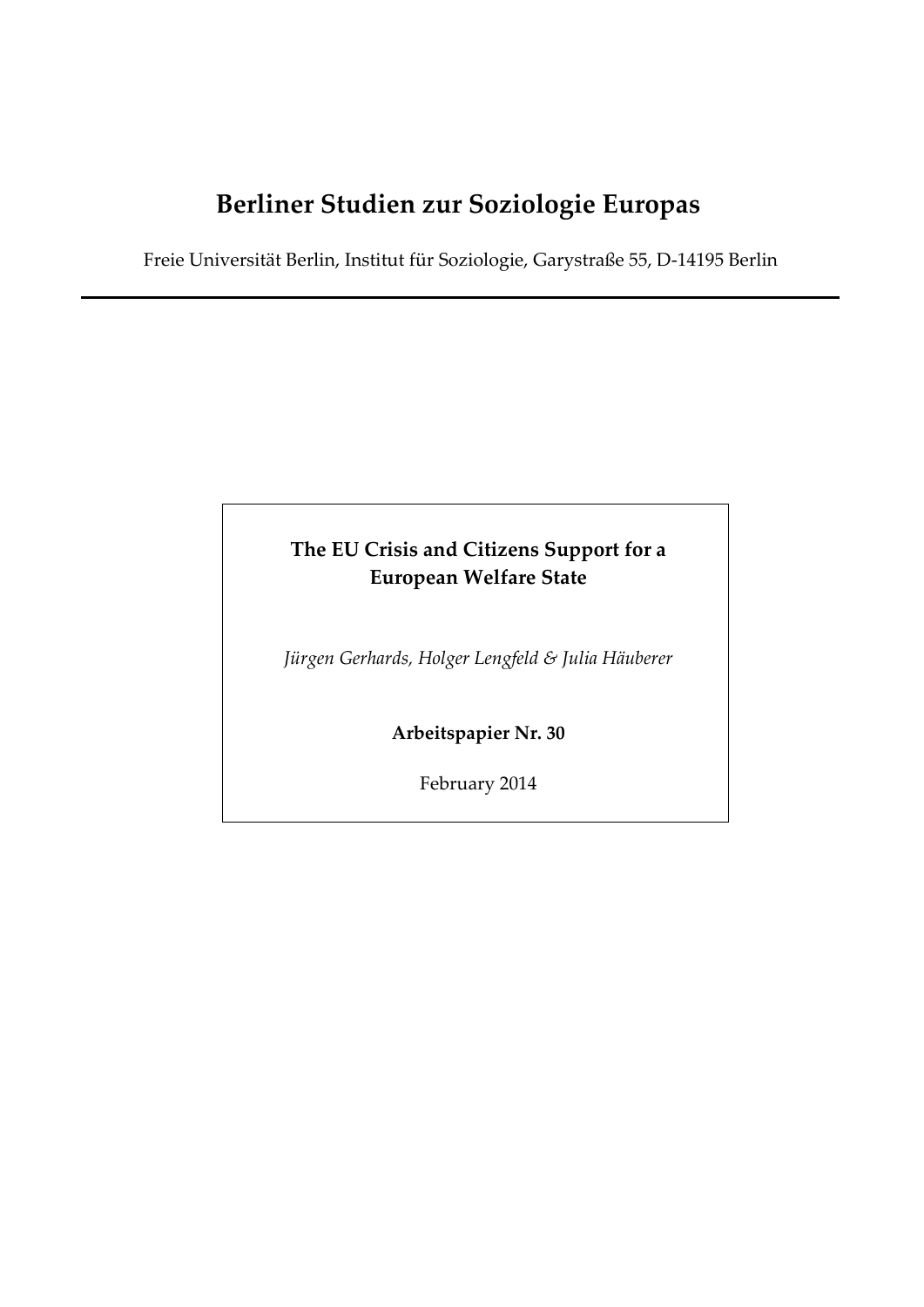Die "Berliner Studien zur Soziologie Europas" des Lehrstuhls für Makrosoziologie der Freien Universität Berlin verstehen sich als ein Ort zur Vorpublikation von Bei‐ trägen, die später in Fachzeitschriften und Sammelbänden veröffentlicht werden sol‐ len. Die Beiträge sollen helfen, eine Soziologie Europas zu profilieren; sie stehen auch im Kontext eines soziologischen Master-Studiengangs zum Thema "Europäische Gesellschaft/en", den das Institut für Soziologie der Freien Universität anbietet.

Gegenstand der Reihe sind Beiträge zur Analyse der Herausbildung einer europä‐ ischen Gesellschaftsstruktur und -kultur, vergleichende Analysen, die die Unterschiede und Gemeinsamkeiten zwischen verschiedenen europäischen Gesellschaften thematisieren, sowie theoretische Versuche einer Soziologie Europas.

Ziel der Reihe ist es, durch die frühe Verbreitung dieser Arbeiten den wissen‐ schaftlichen Gedankenaustausch zu fördern. Die Beiträge sind nur über das Internet als pdf‐Datei zu beziehen.

Zitationsweise: BSSE‐Arbeitspapier Nr. 30. Berlin: Freie Universität Berlin.

The "Berlin Studies on the Sociology of Europe" (BSSE) series, issued by the Chair of Macrosociology, includes articles meant for future publication in journals or edited volumes. The papers are meant to further the establishment of a sociology of Europe. They are also related to the the sociological Master Program "European Societies" of the Institute of Sociology of the Freie Universität.

The series focuses on (i) the analysis of a developing European social structure and culture, on (ii) comparative analyses discussing differences and similarities between European societies as well as on (iii) theoretical approaches to a sociology of Europe.

The series aims to promote the exchange of ideas by way of an early distribution. The papers can be obtained via internet as pdf files.

Citation: BSSE Working Paper Nr. 30. Berlin: Freie Universität Berlin.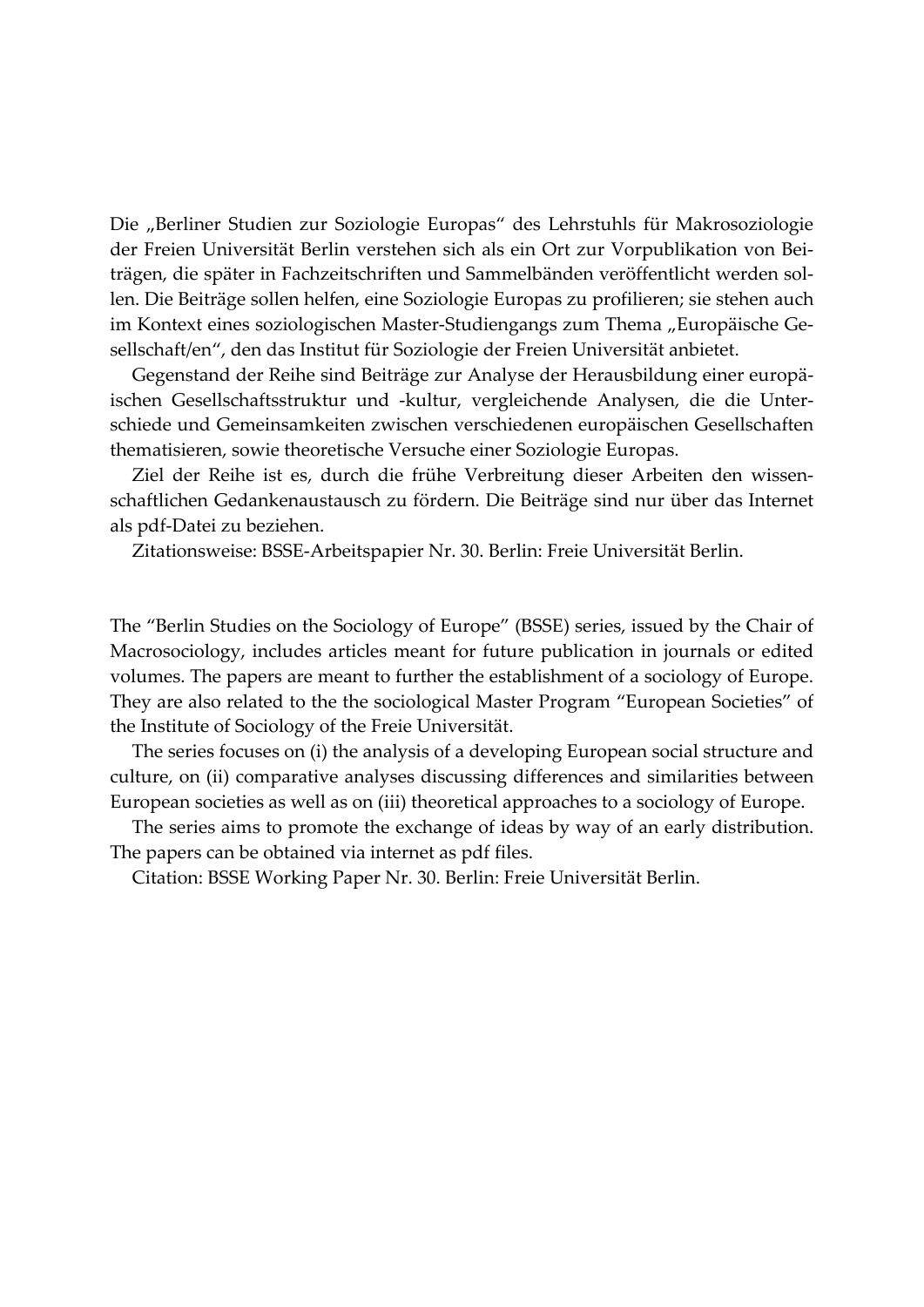## **Abstract**

Some scholars have argued that the only way to resolve the Euro crisis would be to further pursue the path of deepening the integration process by institutionalising a European welfare state. In this paper we question whether a Europeanised welfare system would be supported by European citizens. We argue that the legitimacy of a harmonisation of national welfare regimes is established if two conditions are met: Firstly, if a majority of citizens support a Europeanised social policy, and secondly, if potential cleavages which structure attitudes towards European social policy are rel‐ atively weak. Using data from a survey conducted in Germany, Poland, and Spain, descriptive findings show that a majority supports the idea of Europeanisation of social policy. Further, multivariate analysis prompts the conclusion that the chances of the emergence of social cleavages are relatively small. This brings us to an optimistic conclusion: We suppose that the potential for political mobilisation against Europeanisation of social policy is rather low.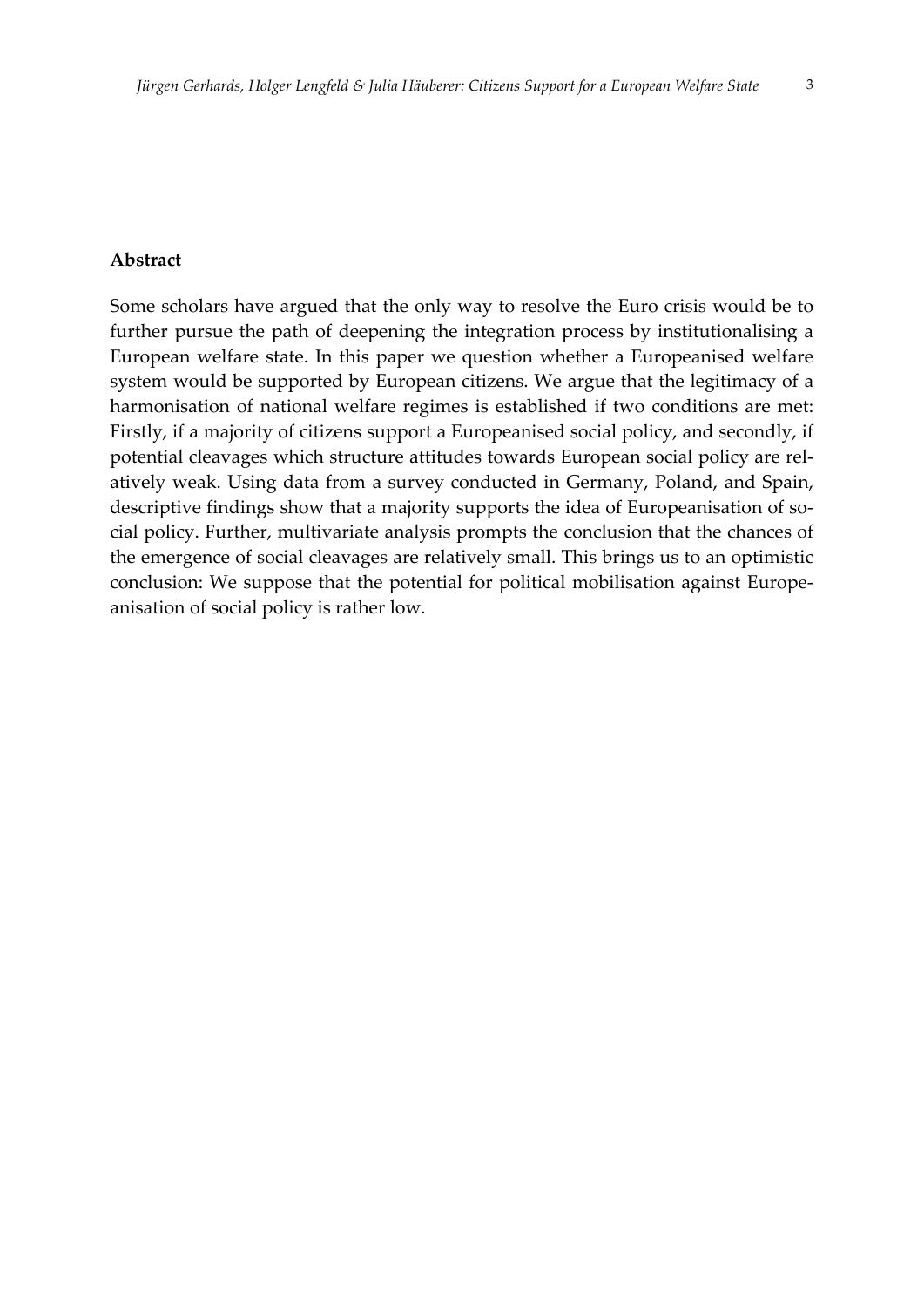## **1. Introduction**

With the Euro and sovereign debt crisis, the European Union has experienced one of the worst crises since its inception. However, many of the political measures taken to address the crises lead not to less but to greater, deeper integration. Firstly, the wealthier Eurozone members have made enormous financial resources available to the highly indebted member states, with these loans and guarantees leading to a hitherto unseen degree of intra-European wealth redistribution. Secondly, national economic, labour and social policies are to a large extent no longer determined by national governments, but by European and international institutions. Loans and guarantees have been associated with hardships within the indebted countries, which have been forced to change their long term economic policies to reduce national debt and improve their credit ratings. Austerity measures have led to a market downturn, to an increase in unemployment, to pension cuts, tax increases, freezes of public spending, all of which has led to social conflicts and political instability.

Some observers have argued that the only way to resolve the Euro crisis would be to further pursue the path of deepening the integration process by expanding the European Union into a genuine political and social union, by establishing a European supranational democracy and a European welfare state (Habermas, 2013; Bofinger et al. 2012). Implementing the idea of a social union consisting of European wide social standards and a more active role of the European Union within the field of social pol‐ icy is seen as a strategy for rescuing the European project, and fighting social exclusion, youth unemployment and social inequality in the member states (e.g. Habermas, 2013; Allespach and Machnig, 2013; Nida‐Rümelin et al., 2013). The idea that na‐ tion states are the sovereign subjects of the treaties should be abandoned and instead, the European Union should gain juridical and fiscal powers from the nation states to establish a supranational social policy.1

This position has been criticised by some scholars, who interpret it as utopian. Wolfgang Streeck (e.g. 2012, 2013a, 2013b), in his pessimistic assessment of the future

<sup>&</sup>lt;sup>1</sup> Undoubtedly, long before the current crisis began, the EU had already developed several strategies to "modify market outcomes to facilitate transactions, to correct market failures, and to carry out regional, inter‐class, or intergenerational redistribution" (Leibfried and Pierson, 1999: 43). The EU has fostered the harmonisation of certain minimum social standards and introduced binding rules of non‐discrimination in the labour market; it has enforced social rights that EU citizens enjoy when residing in EU countries other than that of origin. The Open Method of Coordination (OMC) was established to coordinate relevant EU-wide social policy issues. Structural funds notably support social inclusion in regions disposing less than the average gross domestic product. Most im‐ portantly, the European Social Fund is aimed at realising economic and social convergence by strengthening employability in the workforce in less economically developed regions. However, despite all these efforts, a uniform European social security system has yet to emerge (Bähr, 2010: 117; Leibfried and Pierson, 1999; Ferrera, 2005).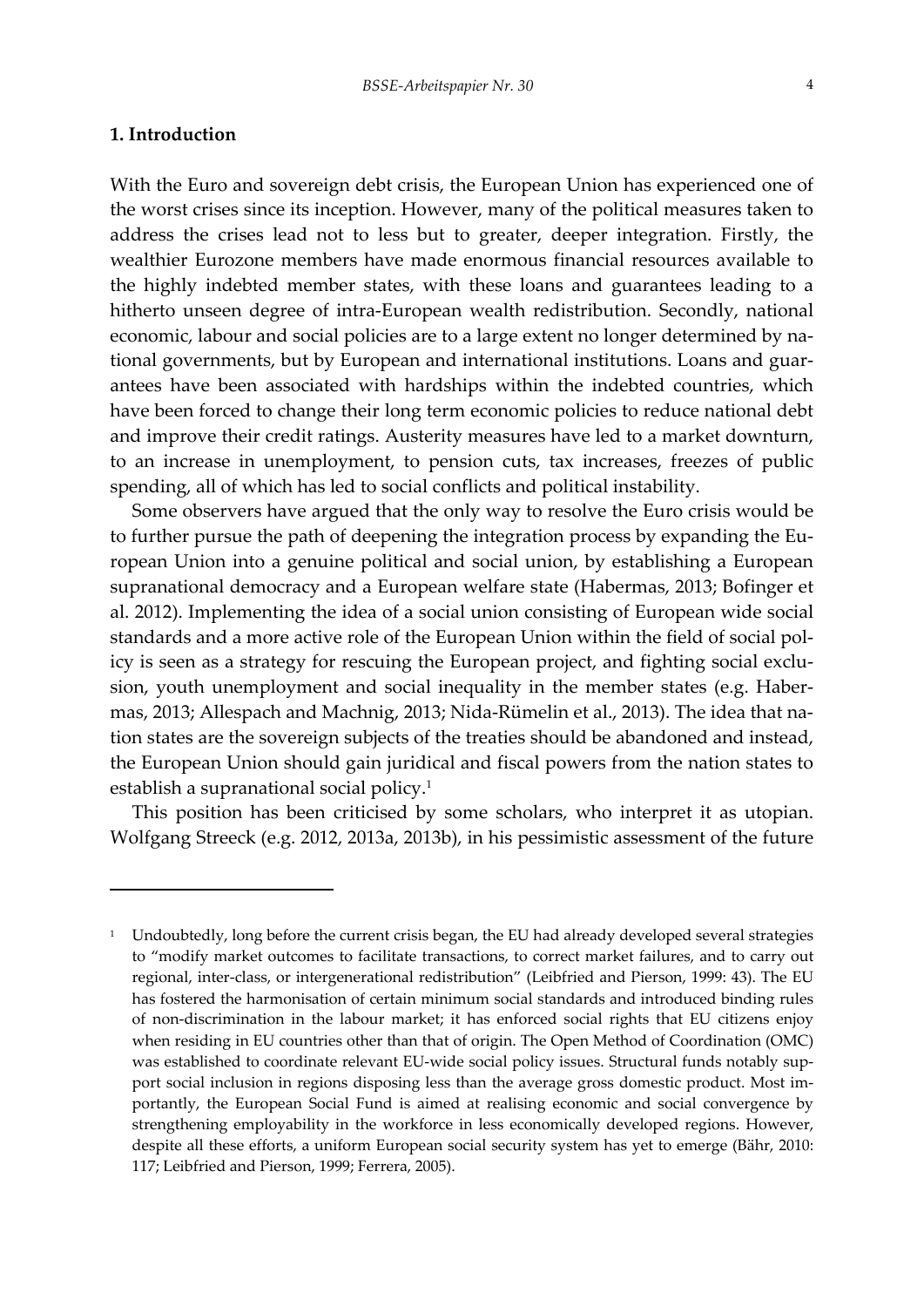of the European Union, argues that societal conditions for a democratisation of the European Union and the institutionalisation of a European welfare state are not pre‐ sent at all. Processes of renationalisation are more likely than further steps of Europeanisation. The institutionalisation of a European welfare state would be rejected by poorer EU countries as well as by richer ones. Citizens of poorer countries may fear that higher social standards will lead to less economic growth, tied to increasing un‐ employment. Citizens living in EU member states that are economically prosperous may fear a reduction of social standards along with the unification of European welfare policy (Scharpf, 2002).

Unfortunately, we know very little about the extent to which people would sup‐ port a Europeanised social policy, even though citizens' acceptance and support is significant for decision makers due to the fact that, in democracies, they are structurally dependent on the support of their citizens. If a vast majority of citizens of a country opposes a certain policy, governments will reject or at least be reluctant to support that policy.

In this article we ask to what degree Europeans support the notion that the EU should harmonise national welfare regimes and play a decisive role in reducing unemployment and setting minimum wages Europe-wide. We argue that the legitimacy of harmonisation of national welfare regimes is given if two conditions are met (Gerhards & Lengfeld, 2012): Firstly, if a majority of citizens support a Europeanised social policy, and secondly, if potential cleavages which structure attitudes towards European social policy are rather weak. Following classical cleavage approach, citizens' attitudes may form a basis for political mobilisation if they are organised by political entrepreneurs, e.g. political parties (Lipset, 2001). We distinguish two dimen‐ sions of potential cleavages: cleavages between countries structured by their level of wealth and social spending on the one hand and socio-structural and cultural cleavages on the other, running between different groups of citizens holding different socio‐economic positions or different cultural values.

In section 2 we derive three broader hypotheses from the existing literature which can help us to explain citizens' attitudes towards Europeanisation of social policy. (1) Some scholars argue that support rates for a Europeanised social policy should be rather high due to processes of Europeanisation at the institutional level. (2) Others come to a more sceptical conclusion, arguing that the process of opening up national borders will first of all challenge the traditional symbolic code of equality held by citizens. Therefore, a majority of European citizens would reject a Europeanised social policy. In addition, country differences must be taken into consideration. The higher the scope of social spending in a nation, the fewer citizens will accept social policy dictated by the EU. (3) A third group of scholars argues that a citizen's socio‐ economic and cultural background is decisive when it comes to explain attitudes towards Europeanised social policy. It is assumed that, in particular, people who lack economic resources and hold more traditional values or right wing political orienta‐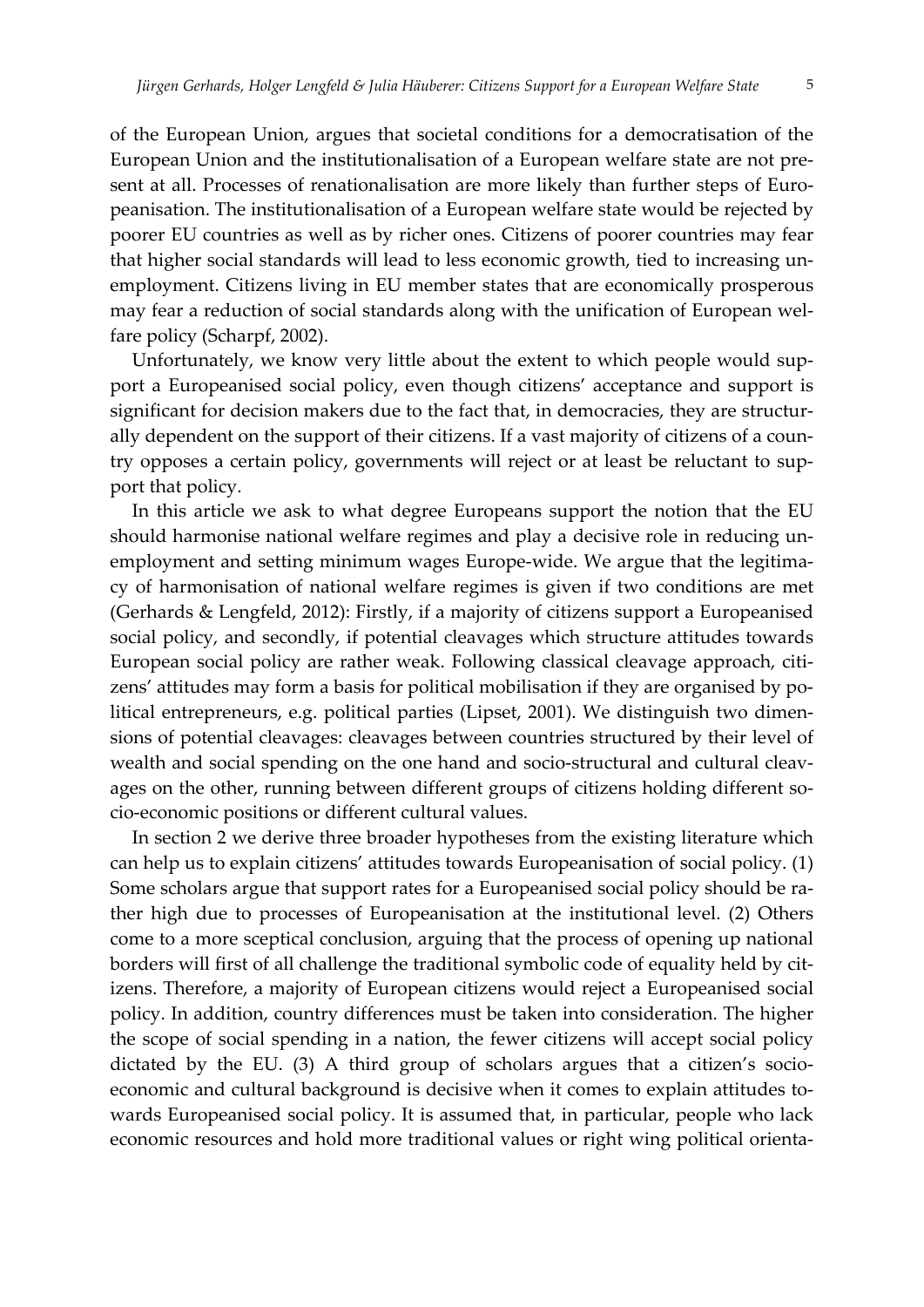tions will oppose the notion of a Europe‐wide welfare state and will form the con‐ stituency of a new cleavage structure.

In section 3, we elaborate on the data set, the methods and variables used in our study. We rely on a survey conducted in three EU member states – Poland, Spain, and Germany. In section 4 we examine the extent to which respondents support the idea of harmonising social policy at a European level and how one can explain citizens' attitudes with regard to the different hypotheses discussed in section 2.

Descriptive findings show that a majority supports the idea of Europeanisation of social policy. Using multivariate analysis, we test whether and to what extent preferences towards Europeanised social policy are influenced by respondent's citizenship, socio-economic position (employment position, social class position, educational degree) and cultural characteristics (political beliefs, societal values). Results further show that those respondents who reject Europeanisation of social policy cannot be characterised to any significant extent in terms of socio‐economic factors, and are on‐ ly slightly more likely to be associated with cultural factors. The cleavages that structure people's attitudes are thus relatively weak. This brings us to an optimistic conclusion (section 5). We suppose that the potential for political mobilisation against Europeanisation of social policy is rather low.

# **2. Explaining Citizens Attitudes towards a Europeanised Social Policy**

It remains an open question whether people support the emergence of a European welfare state and what factors impact on citizens' attitudes. One can derive different broader hypotheses from the existing literature.

#### *2.1 Institutional Europeanisation leads to Europeanisation of Solidarity*

Richard Münch (2010: 28ff.) argues that economic integration changes the mode of solidarity within and between nation states. Based on a Durkheimian approach, Münch states that cross-border interactions replace former nation-state based mechanical solidarity by a transnational organic solidarity characterised by two attrib‐ utes. First, individual rights are enhanced, enabling access to scarce resources within each member state. These rights have been institutionalised by the Four Freedoms and extended by the European Court of Justice. Second, economic integration evokes a fundamental change in the structure of attitudes towards distributive justice. The formerly dominant principle of equality of results, characteristic for most of the national welfare‐state systems in Europe, gives way to attitudes of Europeanised equal‐ ity of opportunities. Generally speaking, universalised equality attitudes arise in social spaces where individuals are integrated by cross border‐networks, established by a common European law. "What is emerging in this process is a European Society establishing a new type of solidarity and a new type of legal order focused far more on the cult of the individual than the national legal orders did before" (Münch, 2010: 33).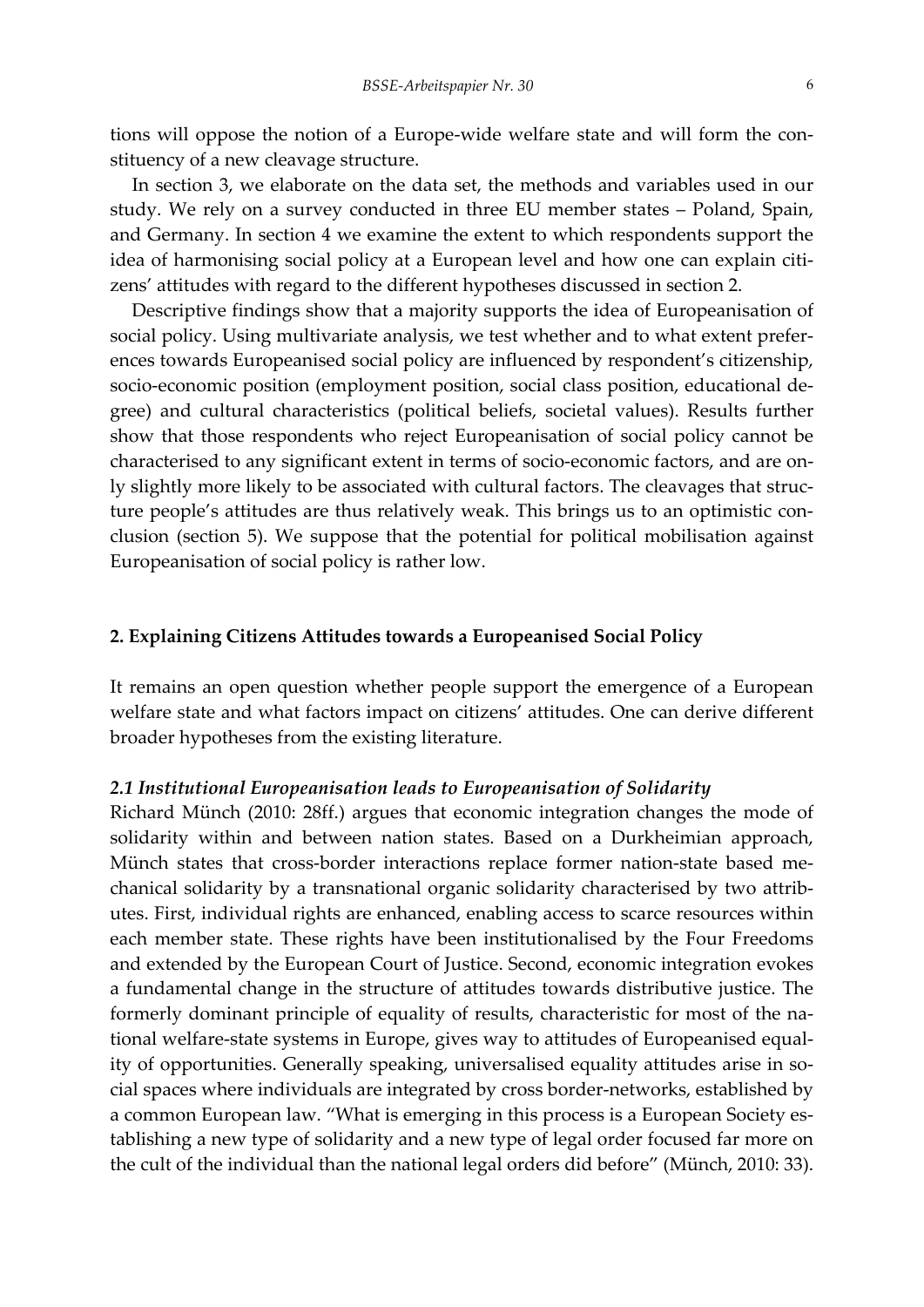In a similar manner, Beck and Grande assume that European citizens will increasing‐ ly agree with the establishment of European redistribution measures (Beck and Grande, 2007). They state that the increasing permeability of borders between the EU member states, as well as the decreasing permeability of EU's external borders, weakens the people's support of solely national conditioned redistribution policies. Taking these arguments together, it could be assumed that EU citizens will orient towards transnational responsibilities and thus demand broader European social pol‐ icy, especially since they are faced with an absence of the nation states' capacity to cover emerging social risks. As argued in the introduction, recent fiscal crises and massive economic decline in some of the member states may have escalated citizens' acceptance of transnationalised redistribution systems.

H1: A majority of European citizens will support a Europeanised social policy.

## *2.2 The Persistence of the Nation State*

In contrast to these rather optimistic interpretations, at least four factors indicate that the outlined development of the support of a European‐wide welfare state is not very likely (Faist, 2001). First, implementing a European-wide welfare system means extending equality principles culturally and institutionally anchored at the nation‐state level to the European level. This would be done by reorganising existing resource allocations and life opportunities among the citizens of all member states (Ferrera, 2005). However, this generalised equality arrangement would come into conflict with the organically evolved symbolic codes, moral bindings and collective identity definitions prevailing in the respective nations. Thus, a strong European identity seems to be needed as a prerequisite for the willingness of transnational solidarity. As survey research shows, such identity does not seem to exist (Fligstein, 2009; Immerfall et al., 2011).

Second, the adoption of a European social security system may involve huge costs due to some fundamental changes at the national level (De Swaan, 1990: 9). It is well known that the national welfare systems differ according to the life risks they insure, the scope of services which cover each risk, different social benefits and financing principles, and interconnection to other social key institutions, especially the family, the labour market and the education system (Hantrais, 2000: 21; Leibfried and Pierson, 1999: 32). Due to the fact that constructing a European welfare system would lead to a massive readjustment of the national organisation of welfare, citizens may interpret this as a threat to their current individual welfare status.

Third, empirical findings do not suggest strong support for relocating social policy competences from national to EU level. Since the beginning of the 2000s, Eurobarom‐ eter surveys have asked several times whether decisions within the field of health, social welfare, unemployment and pensions should be made by the respective national governments, or made jointly within the European Union. Data show that a huge majority of the respondents in EU-25 and later EU-27 countries have been in fa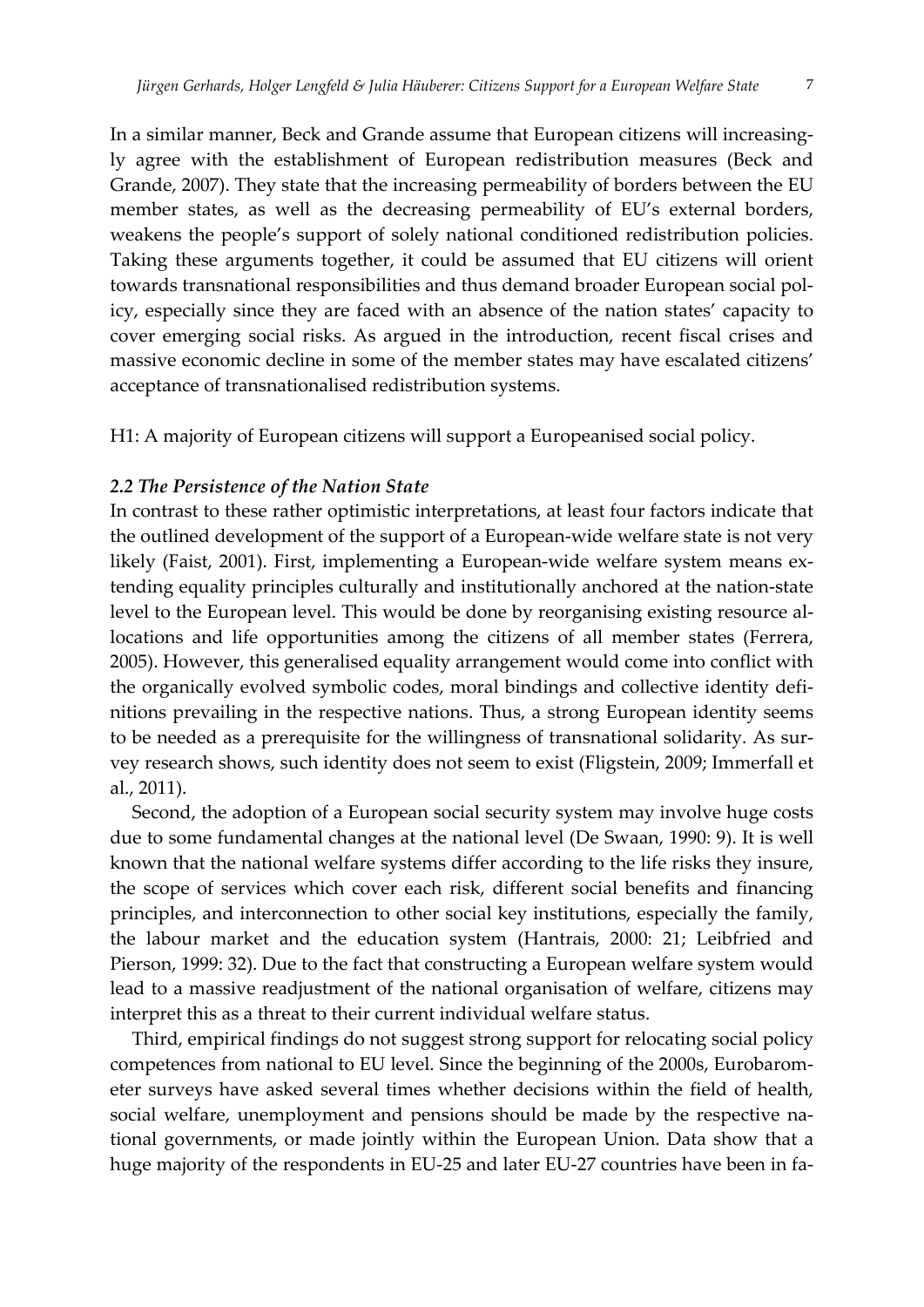vour of decisions being made solely by the nation state, without changes over time. In the field of health care and social welfare policy, preferences for national decision making have in fact increased, from 59 per cent in 2001, to 67 per cent in 2005 and 68 per cent in 2011. Comparable findings have been present for the nation states' responsibilities to set pensions (2005: 74 per cent; 2008: 73 per cent; 2011: 73 per cent) and to tackle unemployment (2001: 44 per cent; 2005: 57 per cent; 2008: 59 per cent; 2011: 58 per cent) (European Commission, 2002: 56, 2008: 8, 2011: 76; European Commission 2005: 99).

These three rather sceptical arguments lead us to the following conclusion:

H2a: A majority of European citizens will reject a Europeanised social policy.

Alongside aggregated approval rates at the EU level, we have to take country differ‐ ences into account. This is due to the fact that establishing a European system of joint social policy affects existing national welfare states to different degrees (Mau, 2005: 80). Faced with the possibility of a harmonised European welfare state, raising social expenditures in countries with low social protection may lead to a reduction of social benefits in highly developed welfare states. The same holds true for Europeanised policies which do not explicitly harmonise existing welfare regimes but are aimed at fighting specific social problems like youth unemployment. In this case, citizens from countries with high social protection may fear increasing financial burdens, i.e. rising taxes, which stem from additional transfers from national governments to the European budget. Regarding our three countries under investigation, there are huge dif‐ ferences within the scope of social expenditures. In 2009, Germany spent USD 10.000 per citizen on social expenditures (per head, at current prices and current PPP's). This was followed by Spain (USD 8.400), and Poland (USD 4.100) (OECD 2014). Thus, we expect the Germans to be least supportive, whereas Spaniards and Poles should be more in favour of Europeanised social policy.

H2b: The higher the scope of social spending in a nation, the less citizens will accept social policies carried out by the EU.

# *2.3 Socio‐economic and Cultural Cleavages*

Support for Europeanised social policy might not only be influenced by the people's national citizenship but also by their socio-economic position and their cultural values. Social cleavage theory distinguishes between socio‐economic and cultural char‐ acteristics (Lipset, 2001; Lipset and Rokkan, 1967; Kriesi et al., 2008).

# a) *Socio‐economic Status*

In accordance with studies from welfare state research, we assume that the acceptance of redistribution policies varies with the extent to which citizens depend on the national social welfare state. The lower the socio‐economic status of the individu‐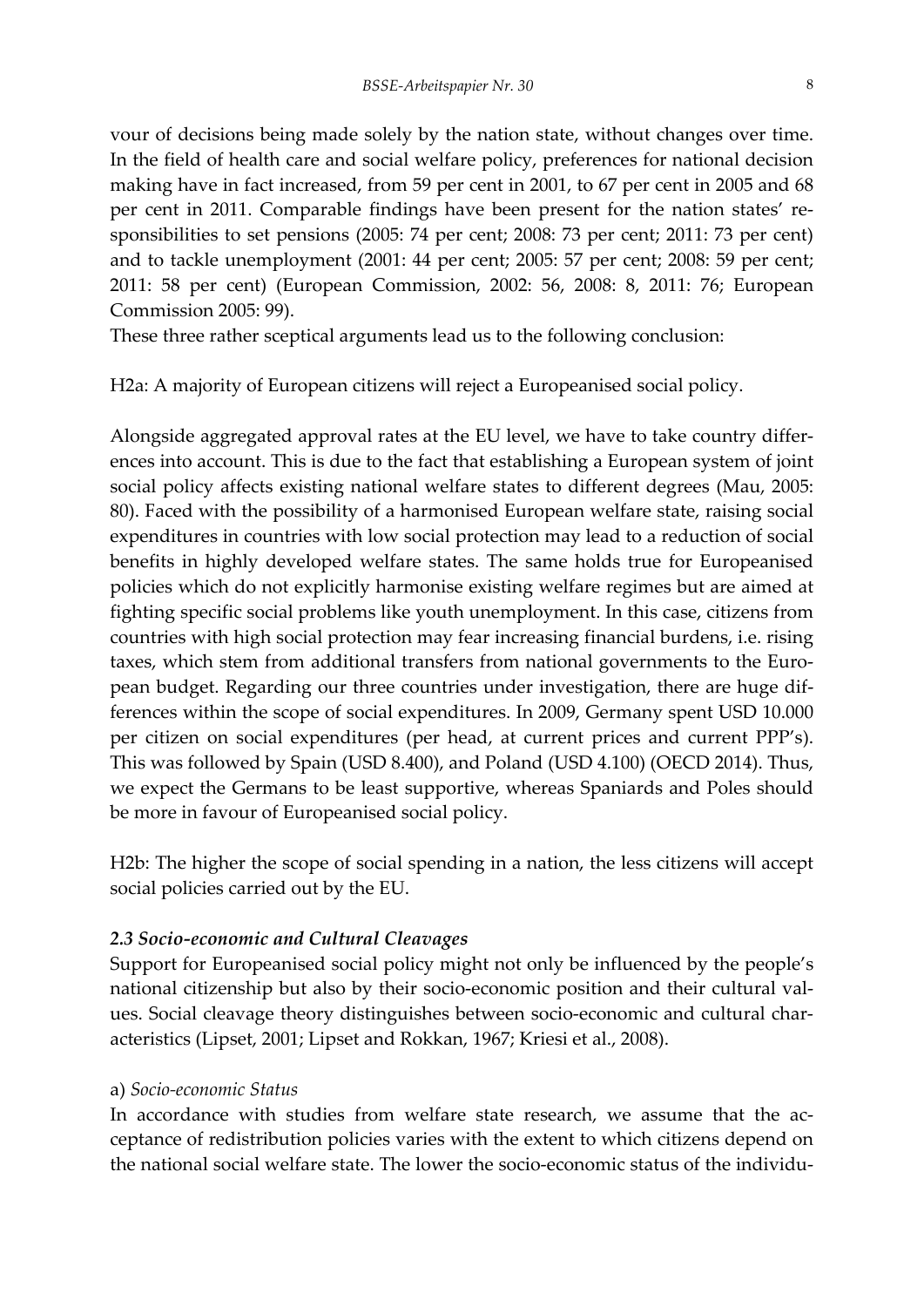al, the greater their dependence on the spending of the national welfare state. Therefore, unemployed and low-skilled individuals support redistribution policies through the national welfare state to a greater extent than individuals who have jobs or belong to the service class (Andreß and Heien, 2001; Cnaan et al., 1993; Edlund, 2007). Applying this reasoning to our research question, one can assume that people with low socio-economic status are afraid of losing social benefits if the nation state transfers part of its social policy competence to the European level. Accordingly, we assume that individuals with low socio‐economic status and those who directly de‐ pend on government transfer payments are more likely to reject the Europeanisation of social policy (see Mau, 2005; Berg, 2007).

We consider three indicators to measure the socio-economic status: employment status (unemployed, employed, not in labour force or retired, in training), occupa‐ tional class position (Erikson and Goldthorpe, 2003) and the educational level of a person. A person's level of education indicates his or her socio‐economic status. Ad‐ ditionally, education impacts on the level of cognitive mobilisation of a person. Cognitively mobilised people tend to question traditional world views and practices (In‐ glehart, 1990; Achterberg and Houtman, 2006) and speak out against exclusion of foreigners (Coenders and Scheepers, 2003; Raijman et al., 2008.). Since the introduc‐ tion of Europeanised social policy extends the solidarity area to foreigners, as all Eu‐ ropeans have the same social rights, we suspect that the approval of Europeanised social policy increases with an increasing level of education.

H3a: People with low socio‐economic status and the less educated are more likely to reject Europeanisation of social policy than those with higher socio‐economic status and higher levels of education.

#### *b) Cultural Characteristics*

When expressing support for European-wide social policy, people may not only pursue their interests but follow their cultural orientations. These values might constitute the basis for a cultural cleavage (Kriesi et al., 2008). Referring to the work of Ronald Inglehart (1997), we proceed from the hypothesis that post-materialists are more likely to support the idea of Europeanisation of social policy than materialists. Materialist values include satisfying economic living conditions, security, national identity, and national exclusion. Post-materialist values, in contrast, are characterised by the desire for self‐fulfilment and participation, internationalism, and the opening of national borders. From the perspective of post‐materialism, the nation‐state is not a legitimate entity to restrict the scope of solidarity. Thus, people who believe in post-materialism are more likely to prefer equal access to social benefits for all Europeans.

Furthermore, numerous studies have shown that rejection of access to social bene‐ fits varies according to the respondent's political beliefs. The more a person is oriented to the political right, the more likely he or she is to reject the opening up of the na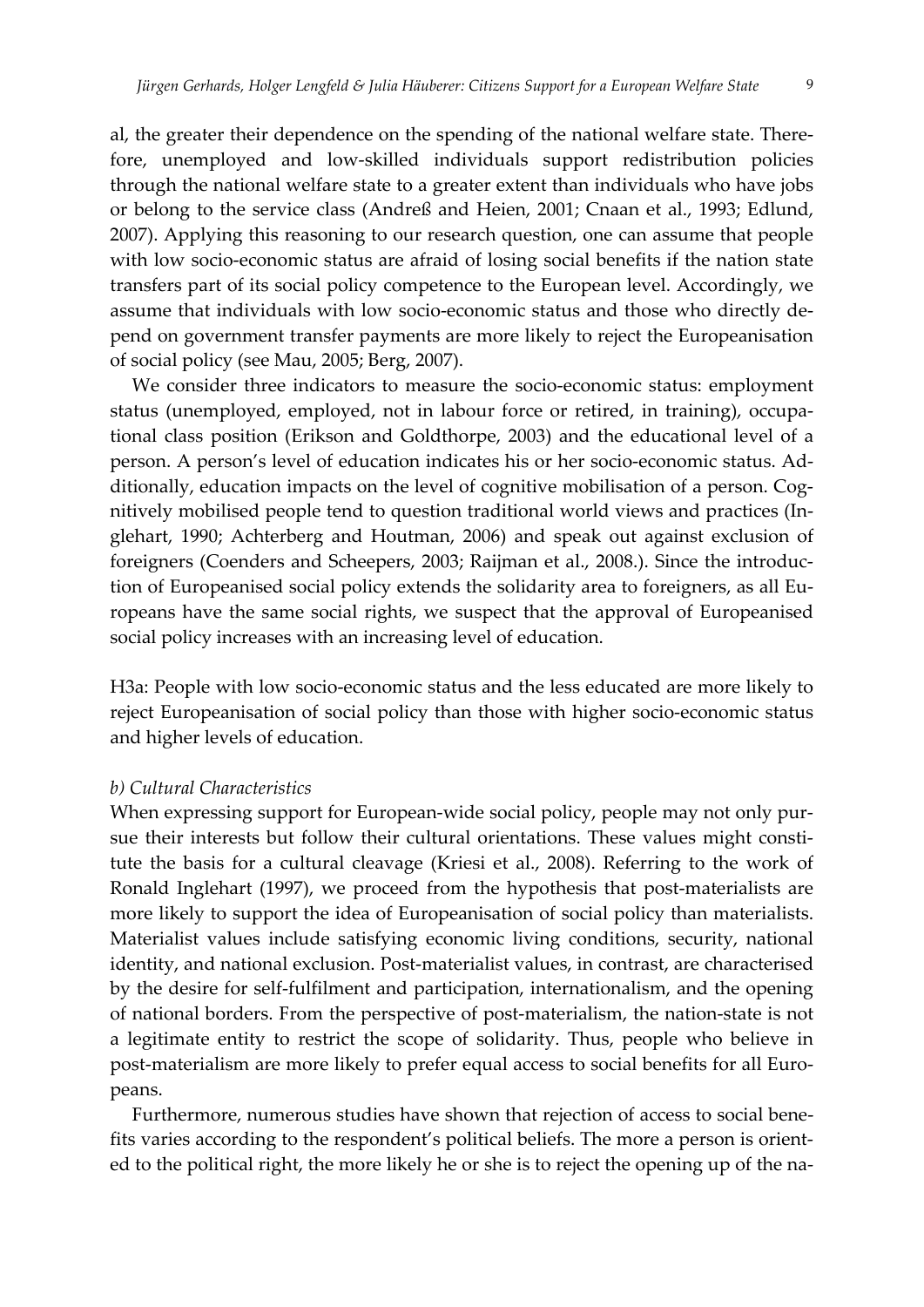tional welfare state to foreigners (Scheepers et al., 2002: 26; Raijman et al., 2003: 386; Gorodzeisky and Semyonov, 2009: 410). To the left of the spectrum, people are probably more likely to agree with universalistic distribution regimes that do not differ‐ entiate by ethnic or national origin. From this point of view, a European social policy is one of the preconditions for implementing transnational solidarity. Thus, we assume that the more leftist a person is oriented, the more he/she will approve of a Europeanised social policy.

As is shown in prejudice research, people who fear losing their national identity and people who favour ethnic and cultural homogeneity in their own society are unlikely to accept welfare benefits to foreigners (Scheepers et al., 2002; Pettigrew, 1998; Semyonov et al., 2006). The institutionalisation of a European welfare would be tied to equal entitlement to welfare benefits for all European citizens. At the same time, the nation-state would lose its political autonomy. Hence, one can assume that citizens who hold nationalistic attitudes will at the same time reject the idea of a Europeanised social policy.

Finally, research has shown that people with a strong European identity support the European integration process, while citizens identifying exclusively with their nation tend to oppose it (Bruter, 2005; Risse, 2010). We suppose that European identity is positively associated with support for open access to social benefits for all EU citizens. This is indicated by studies which deal with the willingness to support a social policy coordinated by the EU. It was shown that support for European social pol‐ icy increases with the degree of identification with Europe (Mau, 2005). Thus, per‐ sons who identify only as nationals will reject European social policy.

H3b: People who are in favour of post-materialistic values, who do not hold nationalistic attitudes, who are oriented to the political left, and identify with the European Union are more supportive of the idea of Europeanised social policy than citizens who hold the opposite characteristics.

### **3. Data, Variables, Methods**

We rely on a survey conducted in 2009 in European member states Germany, Poland, and Spain. The study was funded by the German Research Foundation. For financial reasons, we were not able to survey the citizens of all EU countries. In selecting the countries, we were guided by the hypothesis of modernisation theory which states that national societies go through different stages of socio‐economic development which impact on social spending and in turn on the citizens' value orientations. Thus, the three countries correspond to different levels of modernisation and differ‐ ent levels of public social spending. Although they represent different types of welfare states – Germany can be categorised as conservative, Poland as post-communist and Spain as southern‐European – there is little variance in the dominant principle of the organisation of social security. All systems are more or less built on the classical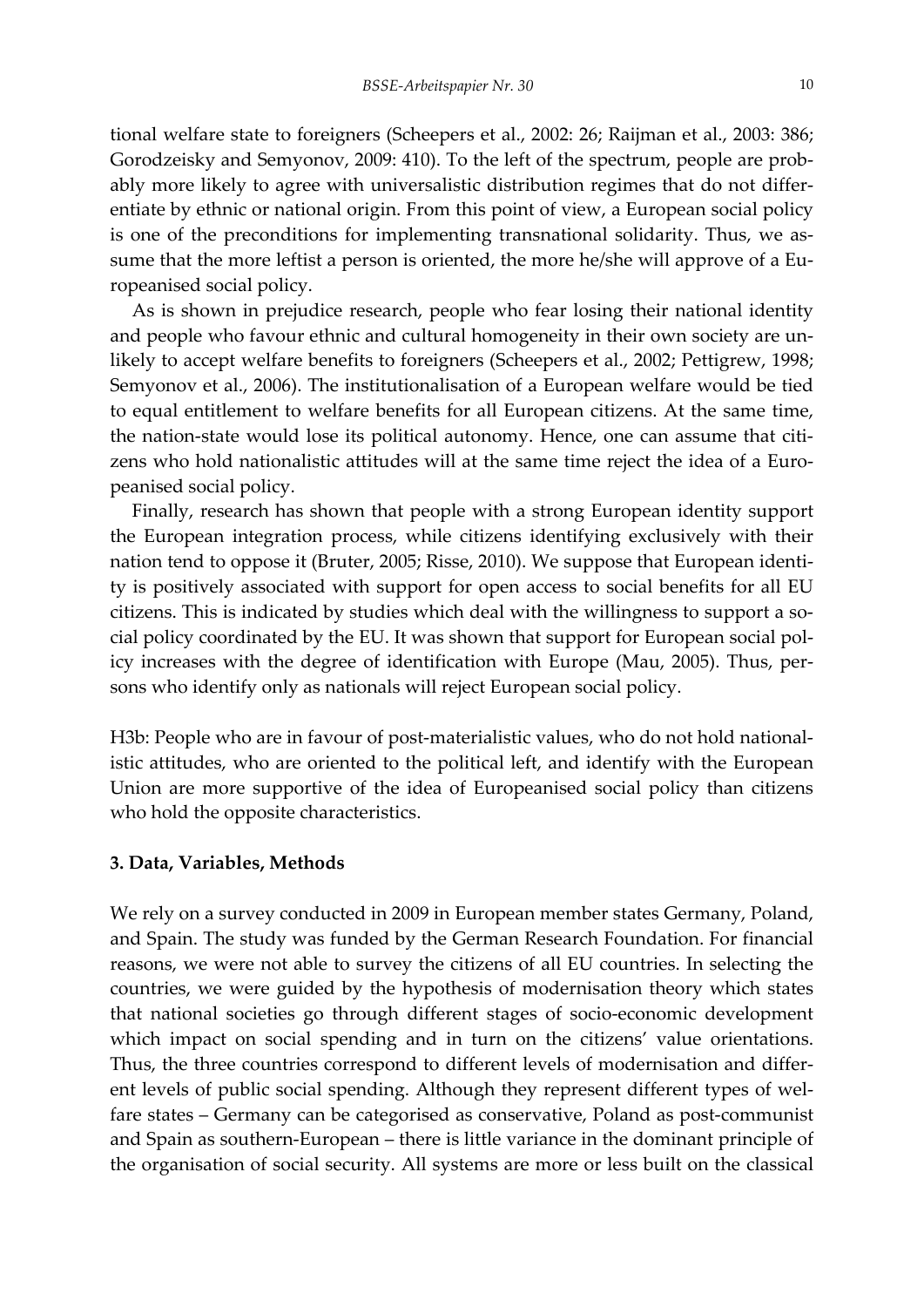Bismarckian principle of interlinking social benefits to the employment status of a citizen. This country selection allows us to isolate the impact of a nation's public social spending on attitudes towards social policy which is desirable for reasons of minimising complexity.

In each country, about 1.000 eligible voters older than 17 years and living in private households were interviewed. In Germany and Spain we made use of CATI in‐ terviews, and due to low landline coverage, CAPI in Poland. In all countries, sampling was stratified by comparable multi‐stage procedures to choose the respective respondent of the household by Kish‐Selection‐Grid. The survey was carried out by the national subsidiaries of "TNS Opinion and Social" and coordinated by the Ger‐ man TNS subsidiary "TNS Infratest Dimap".

Respondents were asked to evaluate each of the following items:

- There should be a uniform social welfare system across the whole EU, even if this leads to an increase in taxes and social spending.
- The EU should fight unemployment in its poorest member states, even if this means that (country of respondent) would have to pay more money to the EU.
- There should be a uniform minimum wage across Europe, even if this means that some people in richer countries would have to work for substantially less money.

These items cover two different aspects of Europeanisation. The first assesses the respondent's general attitude towards harmonising social policy by establishing a common welfare system, whereas the others highlight specific issues of labour market related social policy. Both are assumed to be well known by the respondents and have been discussed at EU level (see European Commission, 2014; Gerhards, 2007). The questions were answered on a 4‐point scale ranging from 'totally agree', 'tend to agree' through 'tend to disagree' to 'totally disagree'. The wording of the three questions signals that Europeanisation may lead to a rise in costs for the individual. It has been shown that people often deviate from their attitudes if they anticipate costs and unpleasant consequences (i.e. Diekmann and Preisendörfer, 2003). If the potential negative consequences of the idea of a Europeanised social policy are noted, attitudes measured will be more resilient and reliable.

We have conducted a principal component factor analysis by assuming that the three items represent a latent variable. As shown in Table A2 (see appendix), all items load on one factor (loadings ranging from 0.74 to 0.85). The high reliability of this scale is documented by an Eigenvalue of 1.99 and a Cronbach's Alpha of .78. Subsequently, this scale functions as dependent variable OLS regressions (with robust standard errors). All independent and dependent variables are described in more detail in Table A1 in the appendix.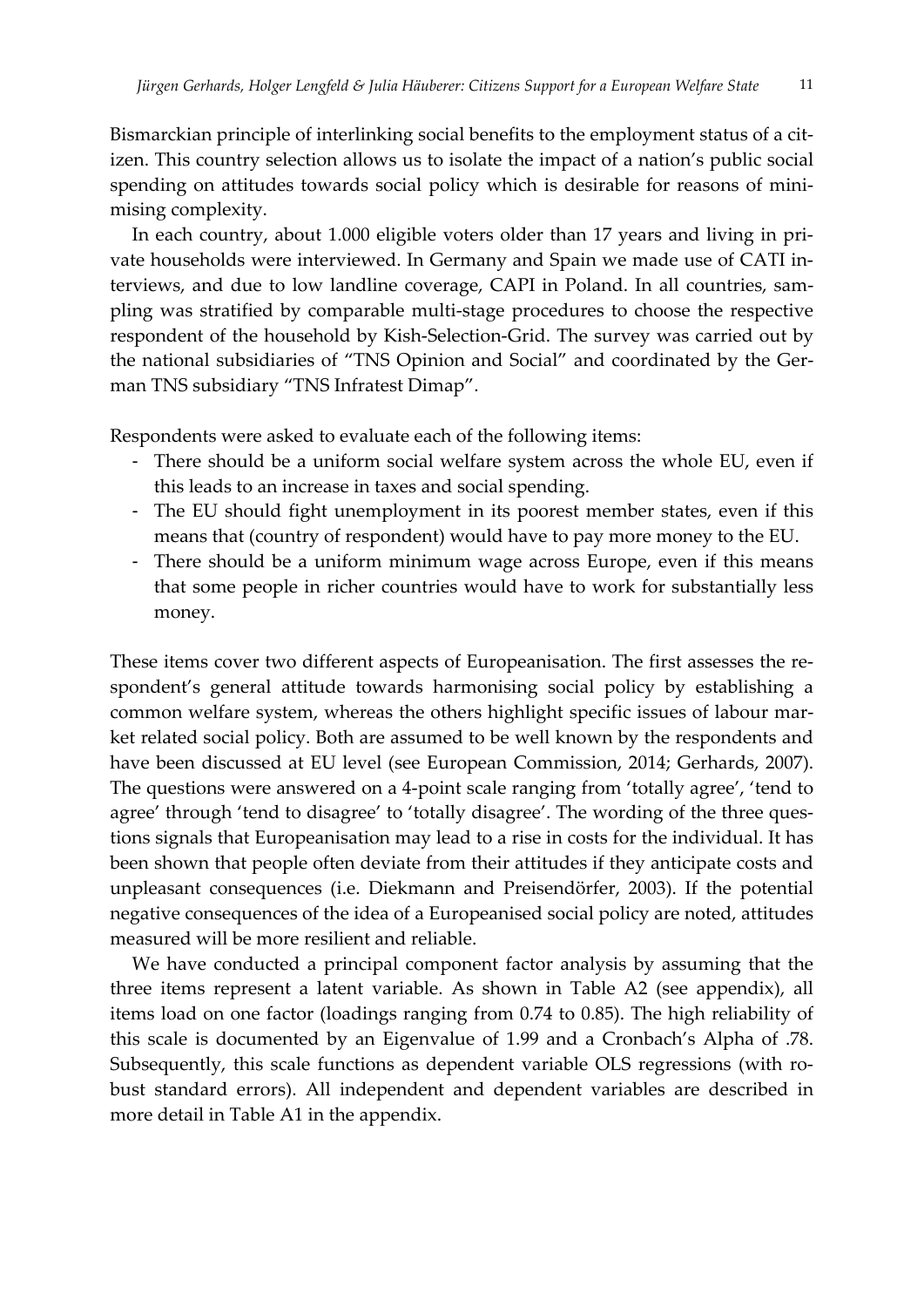To test the hypotheses formulated in section 2, we will first provide relative fre‐ quencies. In the next step we will present the results of stepwise expanded OLS regressions.

#### **4. Empirical Results**

Table 1 shows relative frequencies of the cumulated approval rates. It is evident that a majority of EU citizens agree with the implementation of European wide welfare policies. Approval rates vary between 62 per cent for a uniform welfare system and 70 per cent for fighting unemployment. These findings support hypothesis 1 and contradict hypothesis 2a, assuming that national path dependencies of social security and the lack of strong transnational identity lead to great scepticism towards a Europeanised welfare state. The results also differ from previous Eurobarometer survey results which indicate that a majority of respondents prefers social policy to be located at the nation‐state level (see section 2.2). Our results are especially noteworthy since the items included reference to possible disadvantages of Europeanisation, which – in principle – should have caused greater scepticism. Additionally, we find only small differences between the three items. Consequently, our results suggest that the three strategies for Europeanising social policy are equally important to the respondents. Contrary to hypothesis 2a, the results indicate that benefits of harmonised European social policy outweigh the disadvantages of losing national inde‐ pendence.

|                                 | <b>Uniform Social</b><br><b>Welfare Sys-</b><br>tem | <b>Fighting Unemploy-</b><br>ment in poorest M.S. | European Mini-<br>mum Wage | N     |
|---------------------------------|-----------------------------------------------------|---------------------------------------------------|----------------------------|-------|
| All Coun-<br>tries <sup>1</sup> | 62.9                                                | 70.7                                              | 69,8                       | 2.061 |
| - Germany                       | 46.4                                                | 56.3                                              | 58.1                       | 825   |
| - Spain                         | 68.2                                                | 74.6                                              | 75.2                       | 457   |
| - Poland                        | 78.8                                                | 83.2                                              | 83.7                       | 779   |

**Table 1:** Attitudes towards Europeanised Social Policies (approval rates in %)

Notes: Source: European Equality Survey 2009; relative frequencies; approval and disapproval rates have been merged respectively; weighted, rounded. 1additionally rounded by population size.

This conclusion, however, needs a little refinement when looking at the different countries. Hypothesis H2b assumes that the expected benefit of Europeanised social policy decreases with the extent of welfare state protection in a country. The more social benefits citizens are entitled to, the less advantageous Europeanisation is for them, since social benefits might need to be reduced or payments to the welfare sys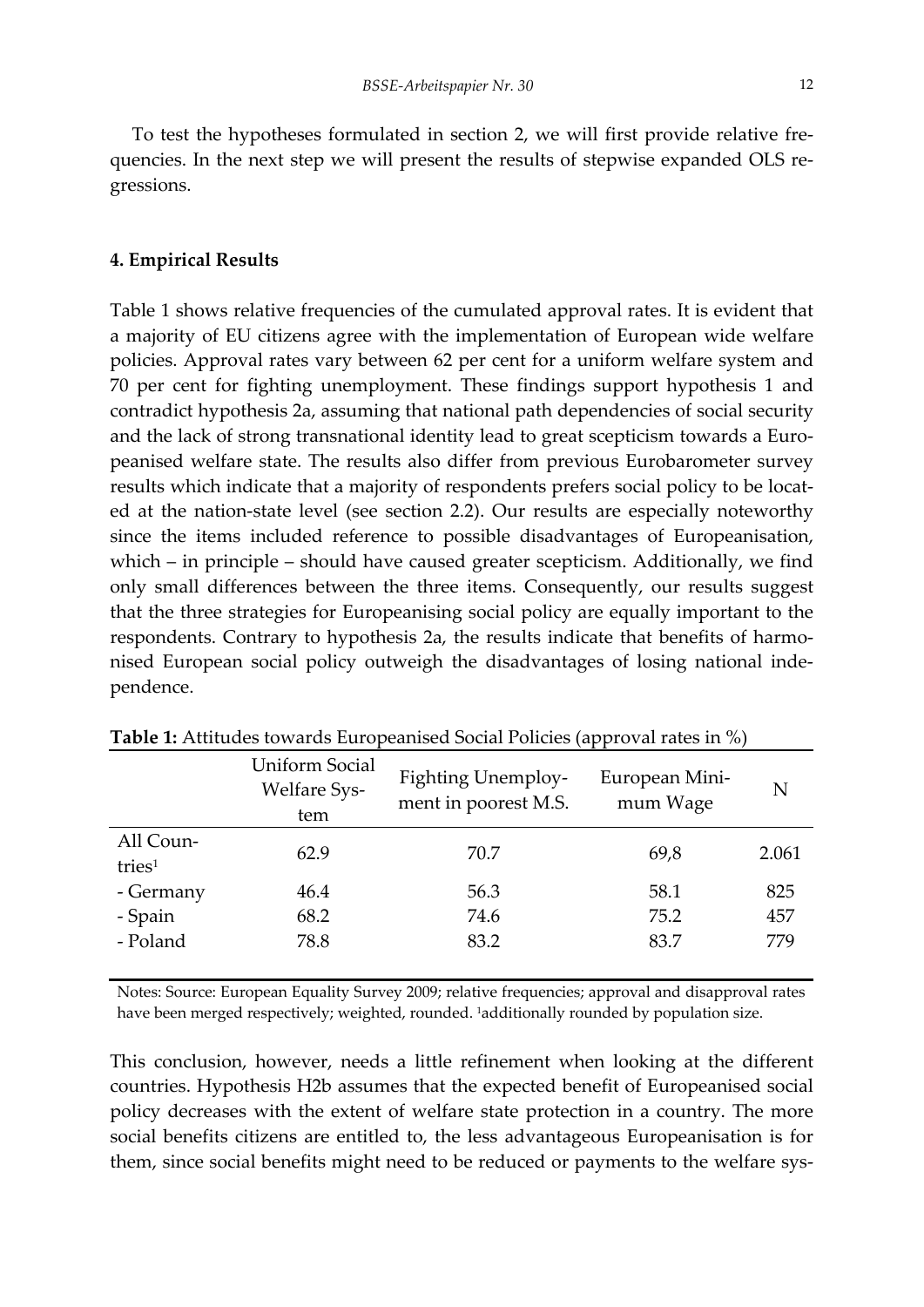tem might be increased to finance less developed welfare states. The results confirm this assumption. In Germany we find the least support among respondents; only 46 per cent support the idea of a uniform social welfare system across the whole EU. In Poland the lowest amount per capita is spent for social purposes in comparison to Germany and Spain, and we find the highest level of support for a Europeanised social policy in Poland. The approval rates of the Spaniards lie between those of the Germans and Poles. Obviously, here we find evidence of our alleged prosperity effect: The high approval rates of the three countries can be put down to the less developed state of southern European and eastern European countries. Thus, hypothesis 2b seems to be confirmed.

As discussed in section 2.3, support for Europeanised social policy might also be influenced by the individual's socio-economic background as well as by cultural attitudes. We have assumed that people with low socio-economic status and lower levels of education are more likely to reject Europeanisation of social policy than those with higher socio-economic status and higher education (H3a). Furthermore, we have assumed that people who favour post-materialistic values, who do not hold nationalistic attitudes, who are oriented to the political left, and identify with the European Union are more supportive to the idea of Europeanisation of social policy than citizens who hold the opposite characteristics (H3b).

Table 2 displays the results of the regression analyses. First, we see that – among the two control variables – age exerts a strong positive effect on the support of Europeanised social policy. Model 2 indicates that members of the routine non‐manual class are more sceptical than members of the service class. However, we do not find a strong cleavage structure between upper and lower classes. Already when control‐ ling for education, the significant differences between routine non-manual and service class disappear (see Model 3). Contrary to our expectations, persons who are not or are no longer employed hold more negative attitudes towards Europeanised social policy than unemployed respondents. However, this effect disappears after controlling for cultural characteristics (Model 4).

Compared to university graduates, less educated people are more likely to oppose Europeanisation of social policy. Again, this effect disappears when controlling for cultural characteristics in model four. We do not find evidence of socio‐economic cleavages, except a very weak difference between attitudes towards Europeanised social policy among unemployed and employed respondents respectively. This result is in line with results of other studies (Mau, 2005; Berg, 2007: 124ff.).

Model 4 additionally considers cultural characteristics. The results indicate that respondents who hold post-materialist attitudes, left-wing attitudes and people who identify with the European Union are in favour of Europeanised social policy. People who identify solely with their nation-state tend not to be. However, the strength of the effects is moderate at best.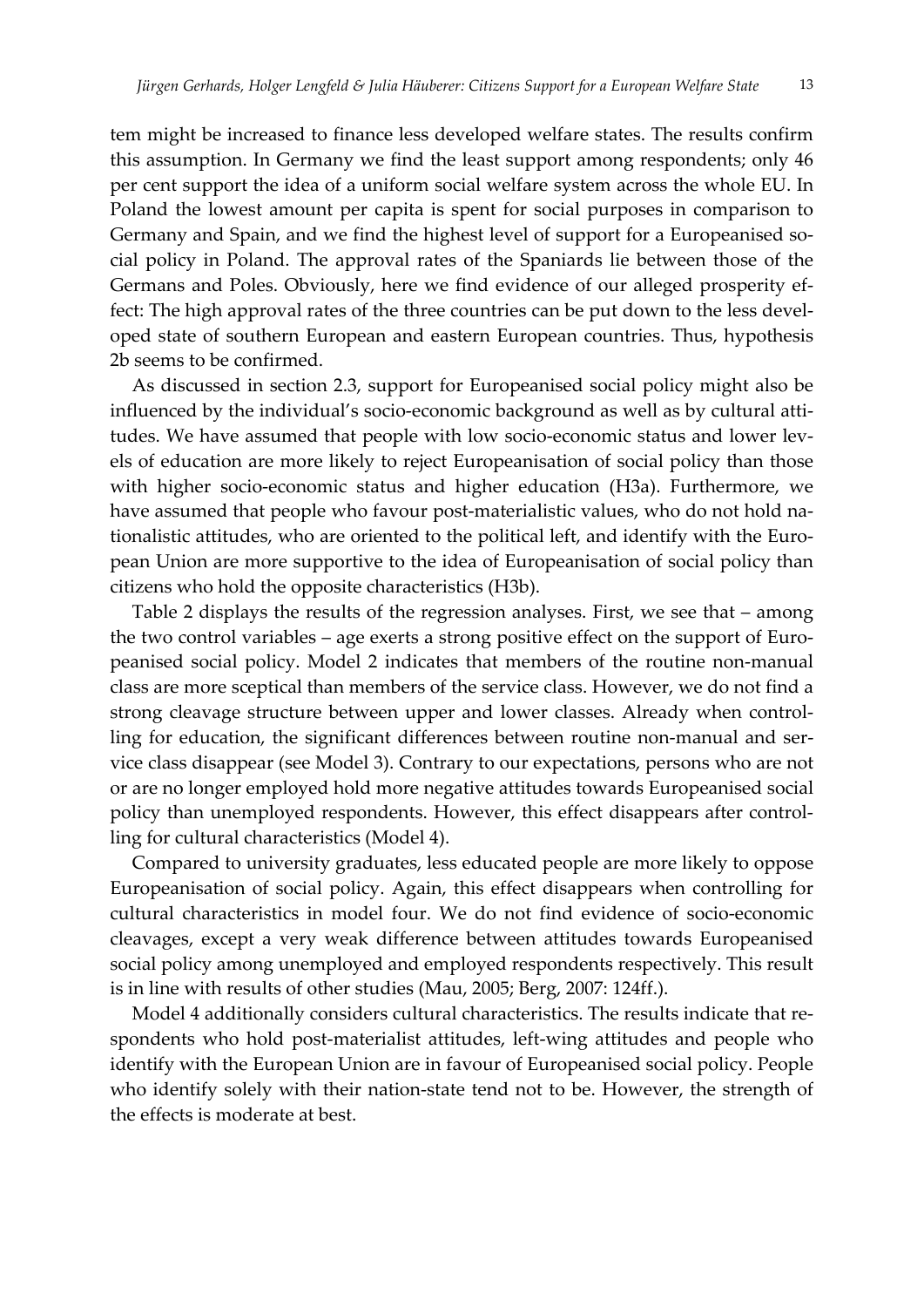|                                                     | M1       | M <sub>2</sub> | $\mathbf{M}3$ | M4        |
|-----------------------------------------------------|----------|----------------|---------------|-----------|
|                                                     | $.09***$ | $.13***$       | $.14***$      | $.15***$  |
| Age                                                 | (3.53)   | (3.58)         | (3.84)        | (4.04)    |
| Sex (1=male)                                        | .04      | .03            | .02           | .00       |
|                                                     | (1.74)   | (0.98)         | (0.92)        | (0.05)    |
| Employment position (ref.: unemployed)              |          |                |               |           |
| not in labor force/retired                          |          | $-.13*$        | $-.12*$       | $-.09$    |
|                                                     |          | $(-2.35)$      | $(-2.26)$     | $(-1.71)$ |
| Student/apprentice                                  |          | .01            | $-.00$        | $-.01$    |
|                                                     |          | (0.30)         | $(-0.08)$     | $(-0.25)$ |
| Employed                                            |          | $-.09$         | $-.10$        | $-.09*$   |
|                                                     |          | $(-1.78)$      | $(-1.94)$     | $(-2.07)$ |
| Occupational class position (ref: service<br>class) |          |                |               |           |
|                                                     |          | $-.07*$        | $-.05$        | $-.03$    |
| Routine non-manuals                                 |          | $(-2.47)$      | $(-1.68)$     | $(-0.89)$ |
|                                                     |          | .00            | .02           | .02       |
| Petty bourgeoisie, farmers                          |          | (0.10)         | (0.89)        | (1.00)    |
| Skilled workers                                     |          | $-.03$         | $-0.00$       | .02       |
|                                                     |          | $(-1.29)$      | $(-0.11)$     | (0.61)    |
| Semi-/unskilled workers                             |          | $-.03$         | $-.01$        | $-.01$    |
|                                                     |          | $(-1.35)$      | $(-0.49)$     | $(-0.25)$ |
| Class position not reported                         |          | $-.07$         | $-.05$        | $-.03$    |
|                                                     |          | $(-1.91)$      | $(-1.47)$     | $(-1.12)$ |
| Education (ref. University degree)                  |          |                |               |           |
| without graduation                                  |          |                | $-.04$        | .01       |
|                                                     |          |                | $(-1.36)$     | (0.21)    |
| less than secondary school                          |          |                | $-.09*$       | $-.03$    |
|                                                     |          |                | $(-2.43)$     | $(-0.83)$ |
| Secondary school                                    |          |                | $-.06$        | $-.01$    |
|                                                     |          |                | $(-1.58)$     | $(-0.44)$ |
| High school                                         |          |                | $-.02$        | .01       |
|                                                     |          |                | $(-0.61)$     | (0.21)    |
| Inglehart-Index (Ref. materialist)                  |          |                |               | .03       |
| mixed type                                          |          |                |               | (0.92)    |
|                                                     |          |                |               | $.14***$  |
| post-materialist                                    |          |                |               | (3.95)    |
|                                                     |          |                |               | $-.11***$ |
| Nationalism                                         |          |                |               | $(-4.20)$ |
|                                                     |          |                |               | $-.10***$ |
| Political orientation ( $0 = left$ , $10 = right$ ) |          |                |               | $(-4.13)$ |
| Identification with Europe $(1 = Europe &$          |          |                |               |           |
| mixed type)                                         |          |                |               |           |
|                                                     |          |                |               | $.13***$  |
|                                                     |          |                |               | (4.91)    |

**Table 2:** Europeanised Social Policy: Determinants of Acceptance (all coun‐ tries)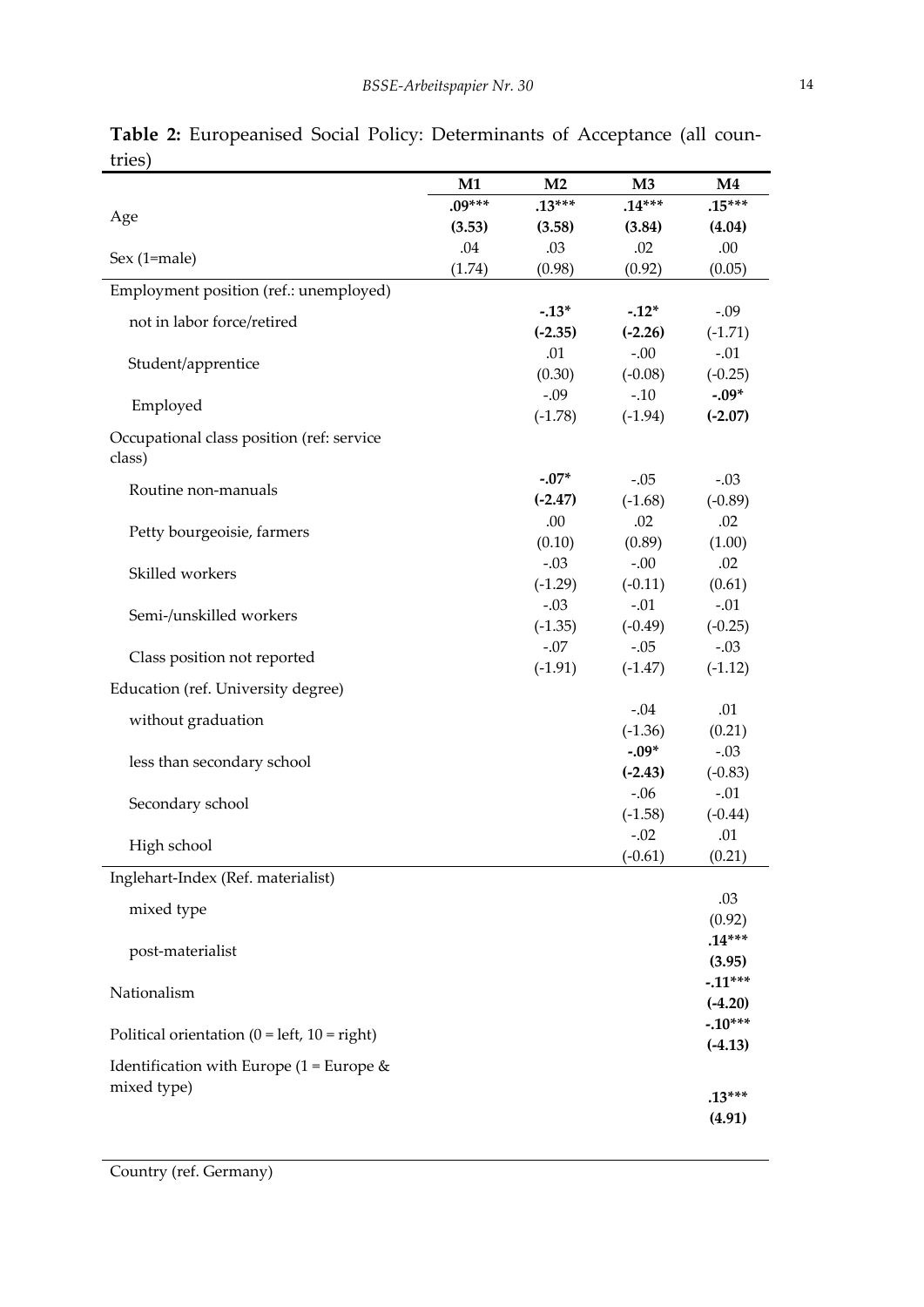| Spain    | $.26***$  | $.27***$  | $.25***$  | $.25***$  |
|----------|-----------|-----------|-----------|-----------|
|          | (10.96)   | (10.88)   | (9.71)    | (9.90)    |
| Poland   | $.27***$  | $.28***$  | $.27***$  | $.32***$  |
|          | (13.57)   | (12.87)   | (11.69)   | (13.28)   |
|          | $-72***$  | $-.57***$ | $-.50**$  | $-44***$  |
| Constant | $(-8.19)$ | $(-3.91)$ | $(-3.30)$ | $(-2.52)$ |
| $R^2$    | .11       | .12       | .12       | .19       |

Source: EES 2009, N=2.061, own calculations, linear regressions with robust standard errors, weighted (population size & socio-demographic composition). β coefficients are displayed, tvalues in parentheses,  $*p_i$ < .05,  $*$  $p_i$  < .01,  $*$  $*$  $p_i$  < .001.

We performed the same regression analyses separately for the three countries (results are not shown here). With few exceptions, the results confirm our previous findings. In all three EU countries age exerts a positive influence on attitudes towards Europe‐ anised social policy. Employment status does not have an effect in Germany and Poland – but it does in Spain, where unemployed respondents do not reject Europeanisation of social policy, but non-working respondents including retirees as well as employed people do. The pro‐European attitudes of unemployed Spaniards may be an indirect result of high unemployment in this country. In 2009 Spain had an unemployment rate of 18 per cent – the highest rate in the EU (OECD 2013). We can as‐ sume that unemployed Spaniards expect greater help from the EU than from their own government. Furthermore, we do not find evidence for socio-economic cleavages, with two exceptions of educational effects in Spain and Poland. Moreover, with regard to cultural characteristics, the country specific regressions reveal the same results as the regressions across all countries. In Germany and Spain, we find the previously shown effects of post‐materialism, nationalism, left‐right self‐placement and European identity on attitudes towards Europeanised social policy. In Poland, how‐ ever, the effects of these variables are not significant.

Overall, our analysis does not support hypothesis 3a: People with low socioeconomic status and low levels of education are not more likely to reject Europeani‐ sation of social policy than individuals with a better socio-economic and educational background. Cultural characteristics are more important, such that hypothesis 3b is supported by our analysis. However, the impact of cultural characteristics on citizens' attitudes is rather small.

Differences between countries seem to be more important as the results in the lower part of Table 3 indicate. In comparison to Germans, the citizens of the two other countries support the idea of a unified European social policy to a greater extent. These effects stay stable across the four models. The final model reveals that the largest attitudinal differences exist between Germans and Poles. Comparing explained variances of the models one to four depicts that the country variables add the greatest explanatory power to the models. Thus, hypothesis 2b is confirmed, as citizens of states with low welfare expenditure want a Europeanisation of social policy. However, this result is challenged by our descriptive results which have shown that even in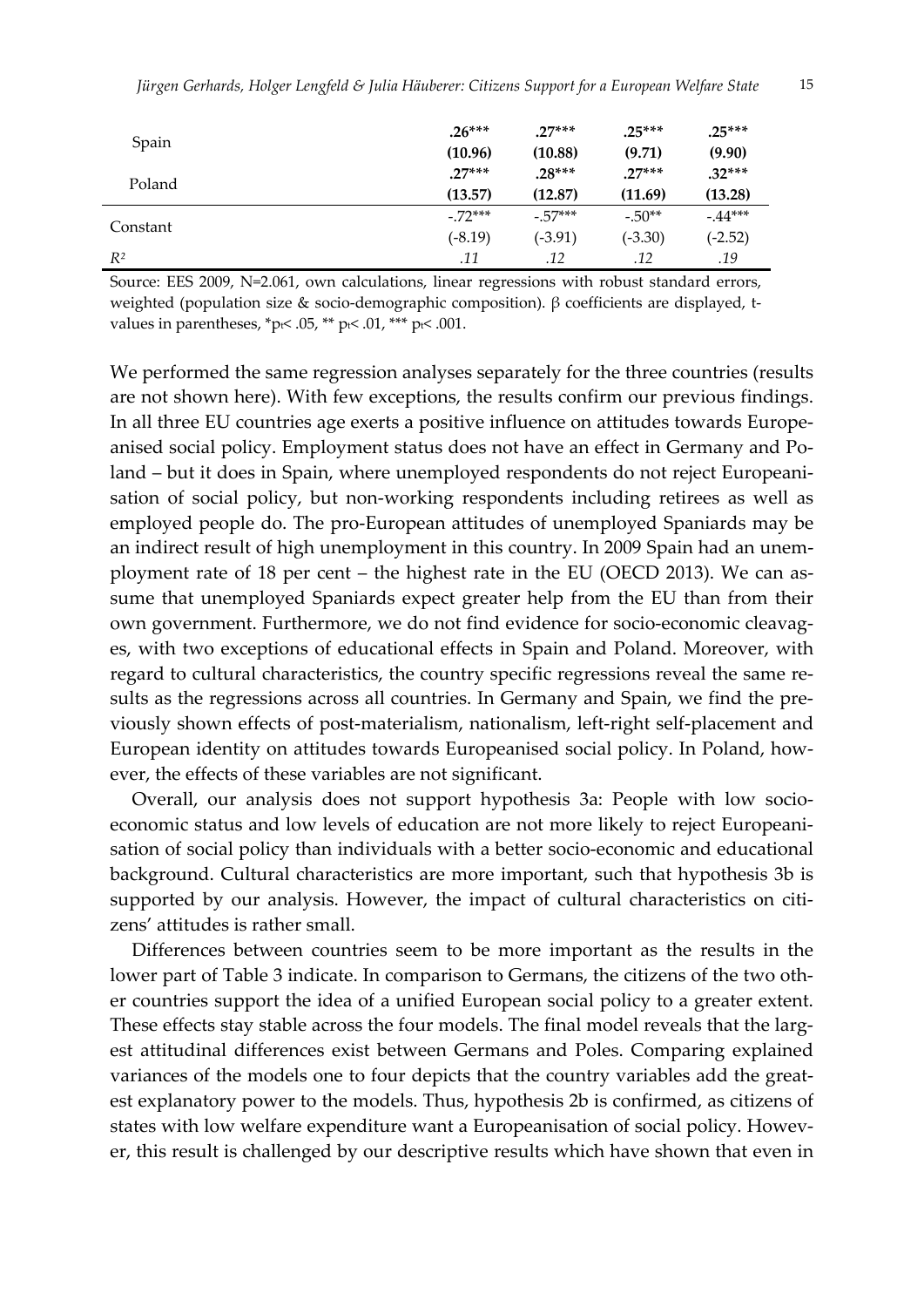Germany – a country with the highest social welfare spending of the three researched countries – a narrow majority supports Europeanised social policy.

#### **5. Conclusions**

What do the empirical results mean for the legitimacy of a Europeanised social policy? We have argued that the legitimacy of harmonisation of national welfare regimes is present if two conditions are met. Firstly, a majority of citizens supports a Europeanised social policy, and secondly, potential cleavages which structure attitudes towards it are rather weak.

Our empirical analyses have shown that the citizens of the three EU countries, Germany, Poland, and Spain, consent to a large extent to the idea of Europeanised social policy. A surprisingly large majority in the three EU countries claims to support European‐wide uniform social standards even if this would lead to an increase in taxes or social spending. However, multivariate analysis also shows that two cleavages are likely to arise: First, individuals with materialistic, nationalist and po‐ litical right-wing orientations especially reject Europeanisation of the national welfare systems. One may expect that right wing parties will fight Europeanisation of social policy in national political systems as well as in the European Parliament. However, the size of the effect of the regression coefficients indicates that these conflict structures are only moderate. Accordingly, the likelihood of politicisation of this conflict seems rather low.

Second, we find a significant difference at the country level, namely between Germany on the one hand and Spain and Poland on the other. We explain this differ‐ ence by the fact that Germans are afraid of having to bear high costs if a European welfare system becomes institutionalised – either because Germany is seen to pay the bill for a Europeanised welfare system, or because German citizens' benefits would be lowered. One can assume that this German scepticism may also affect intergovernmental negotiations in the European Council. The German government could slow down the Europeanisation of social policy since this policy is supported only by a part of the German population. Otherwise, findings indicate that a (narrow) majori‐ ty of German respondents supports the notion that the EU addresses unemployment in the poorest member countries, the idea of harmonised European minimum wage and the introduction of uniform social standards. We have included in the wording of the items indications that Europeanisation of social policy will raise individual costs. Even under this condition, a clear majority of citizens in Spain and Poland, and a narrow majority in Germany speak in favour of Europeanisation of social policy.

As discussed in the opening section, some scholars see expanding the European Union into a real political and social union, establishing a European democracy and welfare state as the only way to overcome the current Euro crisis. This position has been criticised by other scholars and interpreted as utopian. Overall, our empirical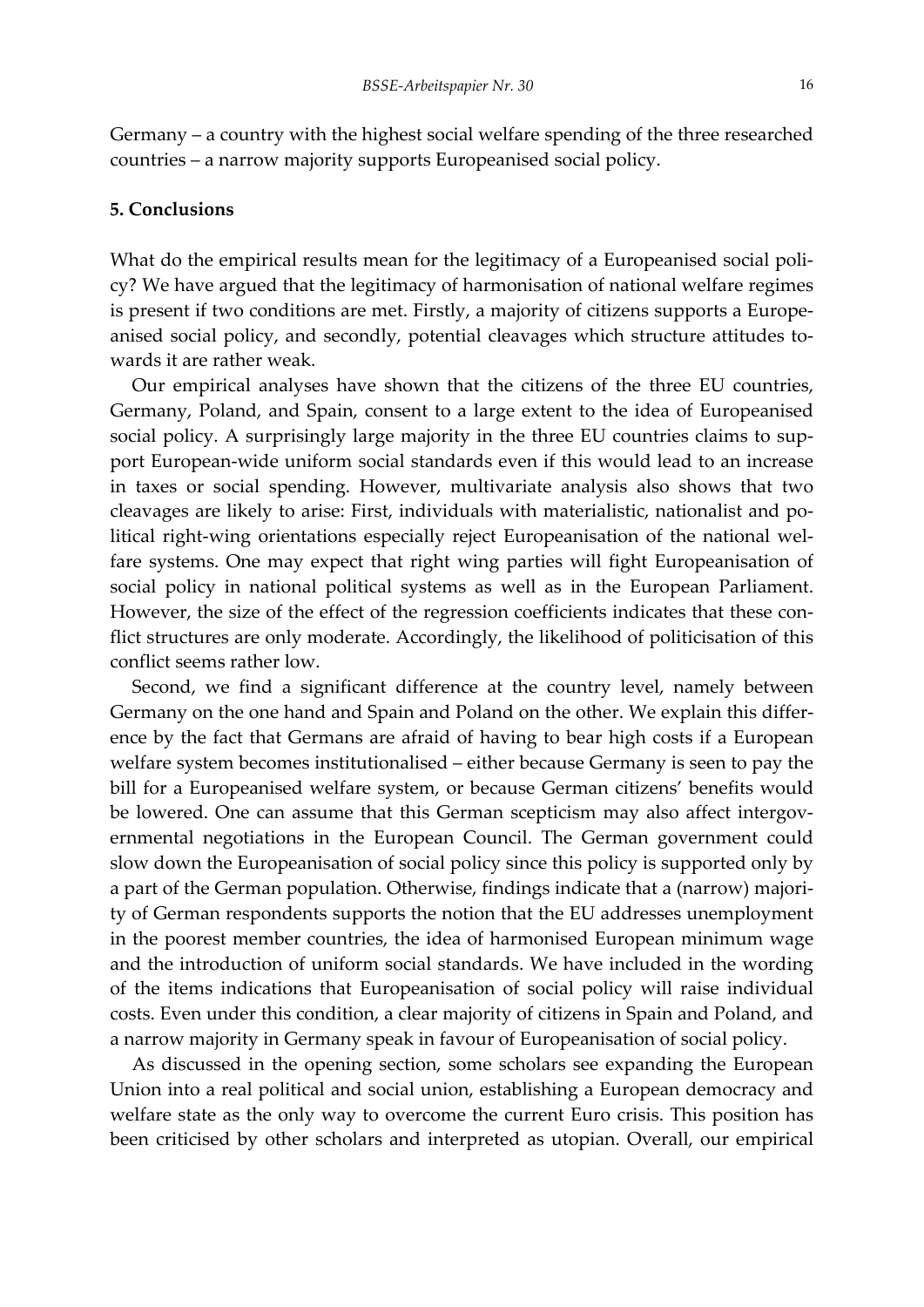results appear to support those who are in favour of strengthening European social integration.

However, critics may argue that we have set the bar for a successful European in‐ tegration quite low by only focusing on citizens' support for a European welfare system. In the current European crisis, more binding and more intense forms of social integration are probably needed, since this concerns issues of redistribution of resources (the 'bail-outs'). The question, then, is whether solidarity measures such as redistribution are supported by the citizens of the European Union. We have dis‐ cussed this question in more detail elsewhere (Gerhards & Lengfeld, 2012). Recent polls show that the acceptance of solidarity between European countries is greater than is sometimes assumed in the public debate. As seen in July 2012, for example, 50 per cent of Germans surveyed supported transfers to bolster the finances of indebted EU countries. In addition, up to 43 per cent of Germans were willing to pay 0.5 per cent of their own income to help the indebted countries (Lengfeld et al., 2012). How‐ ever, respondents also differ in terms of which countries should receive aid. When asked about specific recipient countries in July 2012, almost two thirds of Germans were willing to provide aid to Portugal (68 per cent), Ireland (62 per cent), Spain and Italy (56 per cent), but only 38 per cent were willing to assist the highly indebted and politically unstable Greece. We suspect that these differences are due to the fact that respondents consider the economic policy of Greece not to be in line with what they believe to be adequate in times of crisis. Further studies show that citizens choose to express solidarity only when the highly indebted EU countries meet certain conditions. On the one hand, they require that there is no misuse of aid funds, and loans and guarantees should be used to undertake structural reforms so that there is a real‐ istic chance that the loans can be repaid (European Parliament, 2012). As with solidarity within the nation‐state, it seems that, for transnational aid to be ongoing, the best guarantee of solidarity is to sanction and punish abuses and violations.

Secondly, we argue that, on the basis of other survey results, European citizens want their weakly regulated financial system to come under stricter controls, and the upper social classes to accept more responsibility for the mandatory measures for managing the crisis. Thus, between two-thirds and 90 per cent of respondents to recent Eurobarometer surveys would like to see a European financial transaction tax and demand more transparency in financial markets (European Parliament, 2012; European Commission, 2011). In another survey, this time from Germany, nine out of ten citizens believed that banks should provide their own emergency rescue funds through a self‐financed mechanism. These findings speak for themselves: Those who caused the crisis, people who have exorbitantly high incomes, should come under stricter democratic controls and should make contributions to improve public welfare.

Thus, empirical evidence suggests that Europe's social integration does not end with the mere acceptance of a European welfare system. A surprisingly large proportion of EU citizens are willing to support other EU countries financially and desire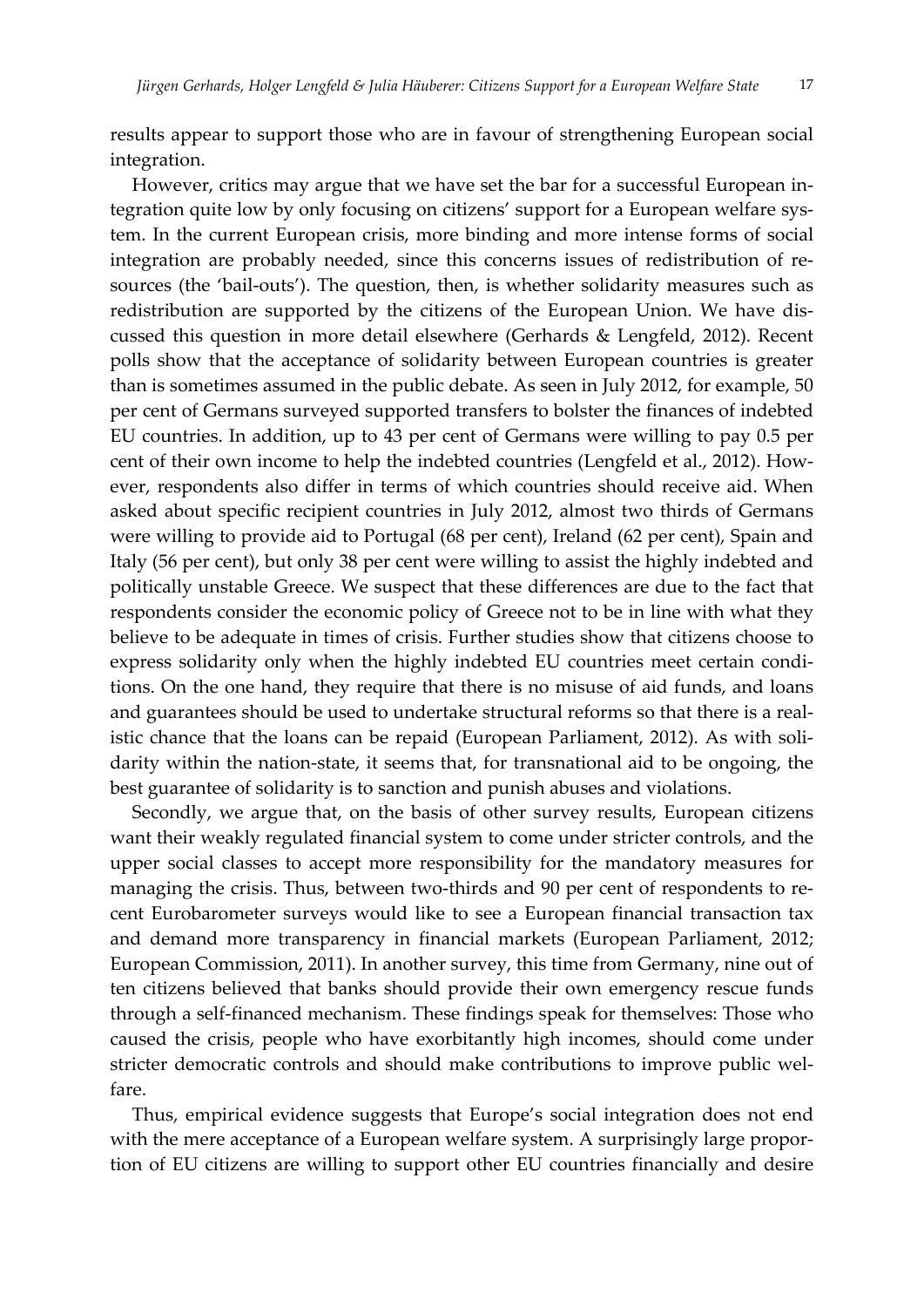uniform standards of accountability for the system's beneficiaries and for those who caused the crisis. We arrive therefore at the conclusion that the European elites must show greater courage despite the dramatic crisis in the EU, and promote the European project rather than capitulating to a recurrence of re‐nationalisation.

However, the conclusions which can be drawn from our analysis should be limited in two respects: Firstly, the European Union consists of 28 member countries, but our investigation was carried out in only three member states. Although we have chosen the three countries according to systematic criteria, we cannot state that we have captured all the variances between the 28 countries. Second, our analysis relates solely to the attitudes of individual citizens. The activities of interest groups, political parties, governments and other political actors were not investigated. These actors can, in fact, adopt and shape citizens' attitudes and feed into the political process. Our study does not allow us to say whether and how political elites affect the attitudes of citizens, and thus generate new cleavages.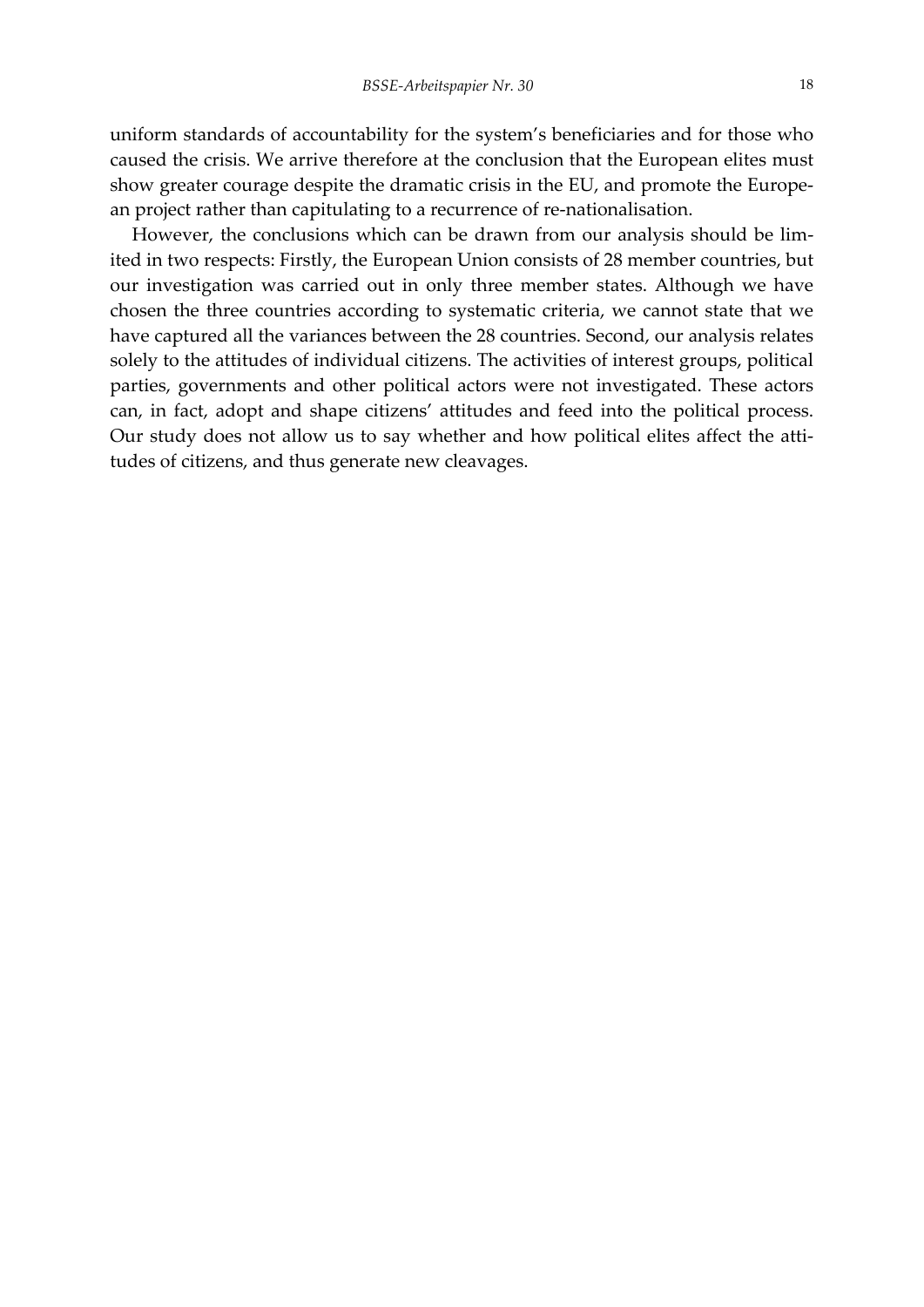# **References**

- Achterberg, P. and Houtman, D. (2006) 'Why Do So Many People Vote 'Unnaturally'? A Cultural Ex‐ planation for Voting Behaviour', *European Journal for Political Research* 45: 75‐92.
- Allespach, M. and Machnig, J. (2013) 'A Change In Course Towards A Social Europe', in A.‐M. Grozelier, B. Hacker, W. Kowalsky, J. Machnig, H. Meyer and B. Unger (eds.) *Roadmap to a Social Europe. Social Europe Report*
	- [http://www.ictu.ie/download/pdf/roadmap\_to\_social\_europe\_sej\_oct\_2013.pdf, download 28.11.2013]: 92‐94.
- Bähr, H. (2010) *The Politics of Means and Ends. Policy Instruments in the European Union.* Farnham, Sur‐ rey: Ashgate Publishing Limited.
- Beck, U. and Grande, E. (2007) *Cosmopolitan Europe*. Cambridge: Polity Books.
- Berg, L. (2007) *Multi‐level Europeans. The Influence of Territorial Attachment on Political Trust and Welfare Attitudes.* Göteborg: University of Göteborg
- Bruter, M. (2005) *Citizens of Europe? The Emergence of a Mass European Identity.* Houndmills: Palgrave.
- Cnaan, R.A., Hasenfeld, J., Cnaan, A. and Rafferty, J. (1993) 'Cross‐cultural Comparison of Attitudes Toward Welfare State Programs: Path Analysis with Log‐linear Models', *Social Indicators Research* 29: 123‐152.
- Coenders, M. and Scheepers, P. (2003) 'The Effect of Education on Nationalism and Ethnic Exclusion‐ ism: An International Comparison', *Political Psychology* 24: 313‐343.
- De Swaan, A. (1990): 'Perspectives for Transnational Social Policy. Preliminary Notes', *Cross‐national Research Papers* 2(2): 7‐22.
- Diekmann, A., Preisendörfer, P. (2003) 'Green and Greenback: The Behavioral Effects of Environmen‐ tal Attitudes in Low‐Cost and High‐Cost Situations', *Rationality and Society* 15: 441‐472.
- Edlund, J. (2007) 'Class Conflicts and Institutional Feedback Effects in Liberal and Social Democratic Welfare Regimes', in S. Svallfors (ed.) *The Political Sociology of the Welfare State.* Stanford: Stanford University Press: 30‐79.
- Erikson, R., Goldthorpe, J.H. (1992) *The Constant Flux. A Study of Class Mobility in Industrial Societies*. Oxford: Clarendon Press.
- Europäische Kommission (2005): Eurobarometer 64. Die öffentliche Meinung in der europäischen Union. Bruxelles: Generaldirektion Kommunikation

[http://ec.europa.eu/public\_opinion/archives/eb/eb64/eb64\_de.pdf; download 21.12.2013]

European Parliament (2012): *Crisis and Economic Governance V*: European Parliament Eurobarometer (77.2) Summary.

http://ec.europa.eu/public\_opinion/topics/eb77\_crisis\_goverance\_summary\_en.pdf. (download: December 1st 2013).

Lengfeld, Holger; Schmidt, Sara, & Häuberer, Julia (2012): Solidarität in der europäischen Fiskalkrise: Sind die EU‐Bürger zu finanzieller Unterstützung von hoch verschuldeten EU‐Ländern bereit? Ers‐ te Ergebnisse aus einer Umfrage in Deutschland und Portugal. *Hamburg Reports of Comtemporary Societies* 5/2012. http://www.wiso.uni‐

hamburg.de/fileadmin/sozialoekonomie/lengfeld/HRCS\_5\_2012.pdf (download: December 1st 2013).

- Bofinger, Peter, Habermas, Jürgen and Julian Nida‐Ruemelin 2012, *The Case for a Change of Course in European Policy*. http://www.social‐europe.eu/author/peter‐bofinger‐juergen‐habermas‐and‐julian‐ nida‐ru (download December 1st 2013).
- European Commission (2002) *Eurobarometer. Public Opinion in the European Union. Report No. 56.* Brus‐ sels: Directorate‐General Press and Communication

[http://ec.europa.eu/public\_opinion/archives/eb/eb56/eb56\_en.pdf; download Dec 21<sup>st</sup> 2013].

European Commission (2008) *Eurobarometer 69. 5. The European Union Today and Tomorrow.* Brussels: Directorate‐General for Communication

[http://ec.europa.eu/public\_opinion/archives/eb/eb69/eb69\_part3\_en.pdf; download Dec 21st 2013].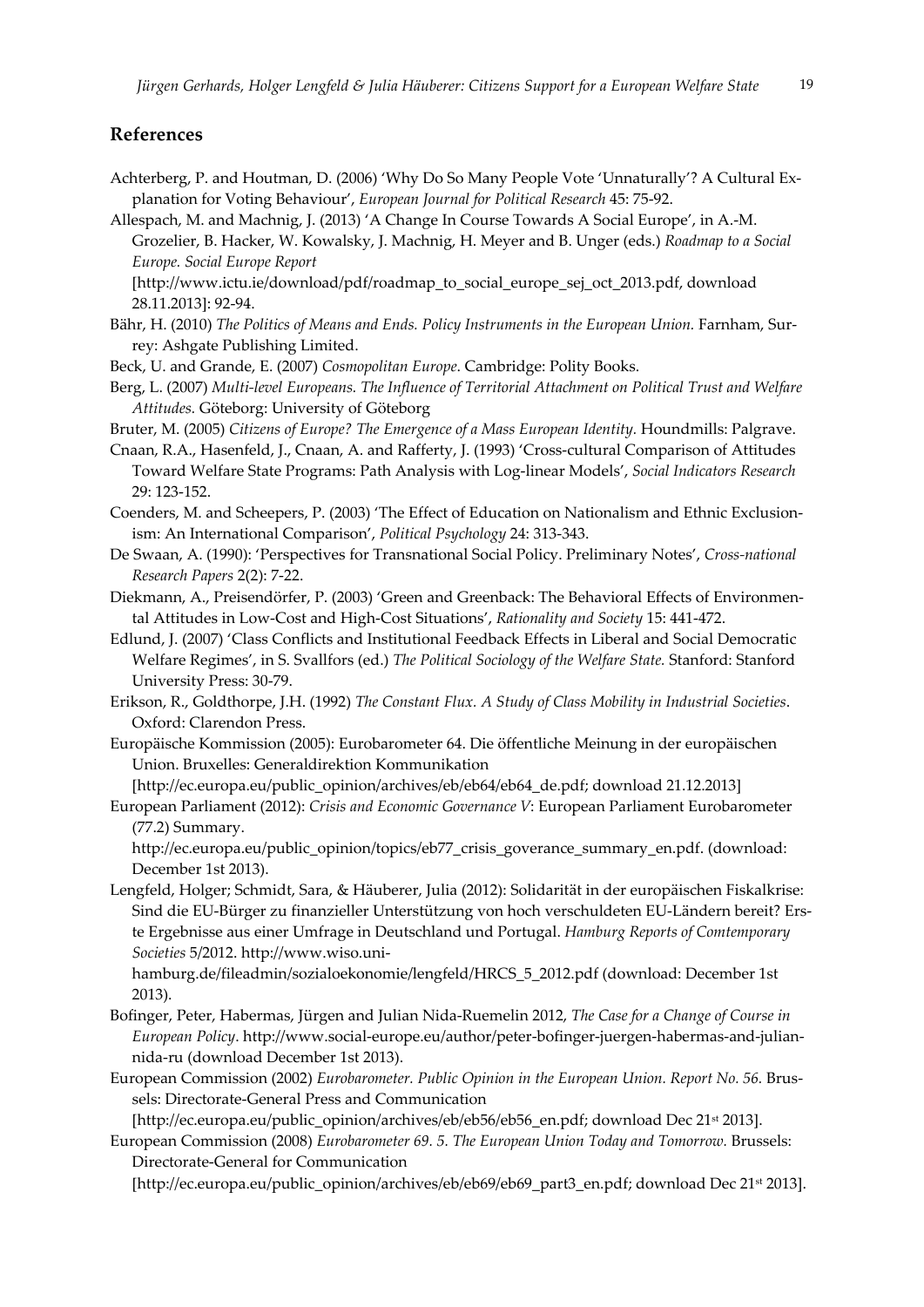- European Commission (2011): *Standard Eurobarometer 76. Public Opinion in the European Union. Report.* Brussels: Directorate‐General for Communication [http://
- ec.europa.eu/public\_opinion/archives/eb/eb76/eb76\_agreport\_en.pdf; download Dec 21<sup>st</sup> 2013]. European Commission (2014) *European Employment Strategy.*
- [http://ec.europa.eu/social/main.jsp?catId=101&langId=en, accessed Jan 9th, 2014].
- Faist, T. (2001) 'Social Citizenship in the European Union. Nested Membership', *Journal of Common Market Studies* 39: 37‐58.
- Ferrera, M. (2005) *The Boundaries of Welfare. European Integration and the New Spatial Politics of Social Pro‐ tection.* Oxford: Oxford University Press.
- Fligstein, N. (2009) 'Who Are the Europeans and How Does This Matter for Politics?', in J.T. Checkel and P.J. Katzenstein (eds) *European Identity, Contemporary European Studies*. Cambridge: Cambridge University Press: 132‐166.
- Gerhards, J. (2007) *Cultural Overstretch? Differences between old and new member states of the EU and Tur‐ key.* New York: Routledge.
- Gerhards, J. Lengfeld, H. (2013) *Wir, ein europäisches Volk? Sozialintegration Europas und die Idee der Gleichheit aller europäischen Bürger*. Wiesbaden: VS Verlag für Sozialwissenschaften.
- Gorodzeisky, A. and Semyonov, M. (2009) 'Terms of Exclusion: Public Views toward Admission and
- Allocation of Rights to Immigrants in European Countries' *Ethnic and Racial Studies* 35: 401‐423.
- Habermas, J. (2013) *Democracy, Solidarity and the European Crisis.* [http://www.social‐
- europe.eu/2013/05/democracy-solidarity-and-the-european-crisis-2/; accessed Jan 9th 2014].
- Hantrais, L. (2000): *Social Policy in the European Union.* Basingstoke, Hampshire: Macmillan Press Ltd.
- Immerfall, S., Boehnke, K., and Baier, D. (2010) 'Identity', in S. Immerfall and G.Therborn (eds.) *Hand‐ book of European Societies. Social Transformations in the 21st Century.* Dordrecht: Springer: 325‐53.
- Inglehart, R. (1990) *Culture Shift in Advanced Industrial Society.* Princeton: Princeton University Press.
- Inglehart, R. (1997): *Modernization and Postmodernization. Cultural, Economic and Political Change in 43 Societies*. Princeton: Princeton University Press.
- Kriesi, H., Grande, E., Lachat, R., Dolezal, M., Bornschier, S. and Frey, T. (2008) *West European Politics in the Age of Globalization.* Cambridge: Cambridge University Press.
- Leibfried, S., Pierson, P. (1999) *European Social Policy. Between Fragmentation and Integration.* Washing‐ ton, D.C.: The Brookings Institution.
- Lipset, S.M. (2001) 'Cleavages, Parties and Democracy', in L. Karvonen and S. Kuhnle (eds.) *Party Sys‐ tems and Voter Alignments Revisted.* London: Routledge.
- Lipset, S.M. and Rokkan, S. (1967) 'Cleavage Structures, Party Systems and Voter Alignments. An In‐ troduction', in M.L. Seymour and S. Rokkan (eds.) *Party Systems and Voter Alignments. Cross‐ National Perspectives.* New York: Free Press: 1‐64.
- Mau, S. (2005) 'Democratic Demand for a Social Europe? Preferences of the European Citizenry', *In‐ ternational Journal of Social Welfare* 14: 76‐85.
- Münch, R. (2010) European Governmentality: The Liberal Drift of Multilevel Governance. New York: Routledge.
- Nida‐Rümelin, J., Hirschel, D., Meyer, H., Meyer, T., Möller, A., Scheer, N., Schwan, G. and Schwen‐ gel, H. (2013) 'The Case for a Fundamental Reform of the European Union. We Need a Europe that is Truly Social and Democratic', *Social Europe Occasional Paper* [http://www.social‐europe.eu/wp‐ content/uploads/2013/10/OccPap3.pdf, download Nov 28th 2013].
- OECD (2013) *Key Short‐Term Economic Indicators: Harmonised Unemployment Rate.* [http://stats.oecd.org/index.aspx?queryid=21760#; download Dec 12th 2013].
- OECD (2014) *Social Expenditure – Aggregated Data.*

[http://stats.oecd.org/Index.aspx?datasetcode=SOCX\_AGG; download Jan 9th 2014].

- Pettigrew, T.F. (1998) 'Reaction toward the New Minorities of Western Europe', *Annual Review of Soci‐ ology* 24: 77‐103.
- Roller. E. (2012) Wohlfahrtsstaatskulturen in Deutschland und Europa, in: S. Keil and J. van Deth (eds.) *Deutschlands Metamorphosen.* Baden‐Baden. Nomos: 329‐361.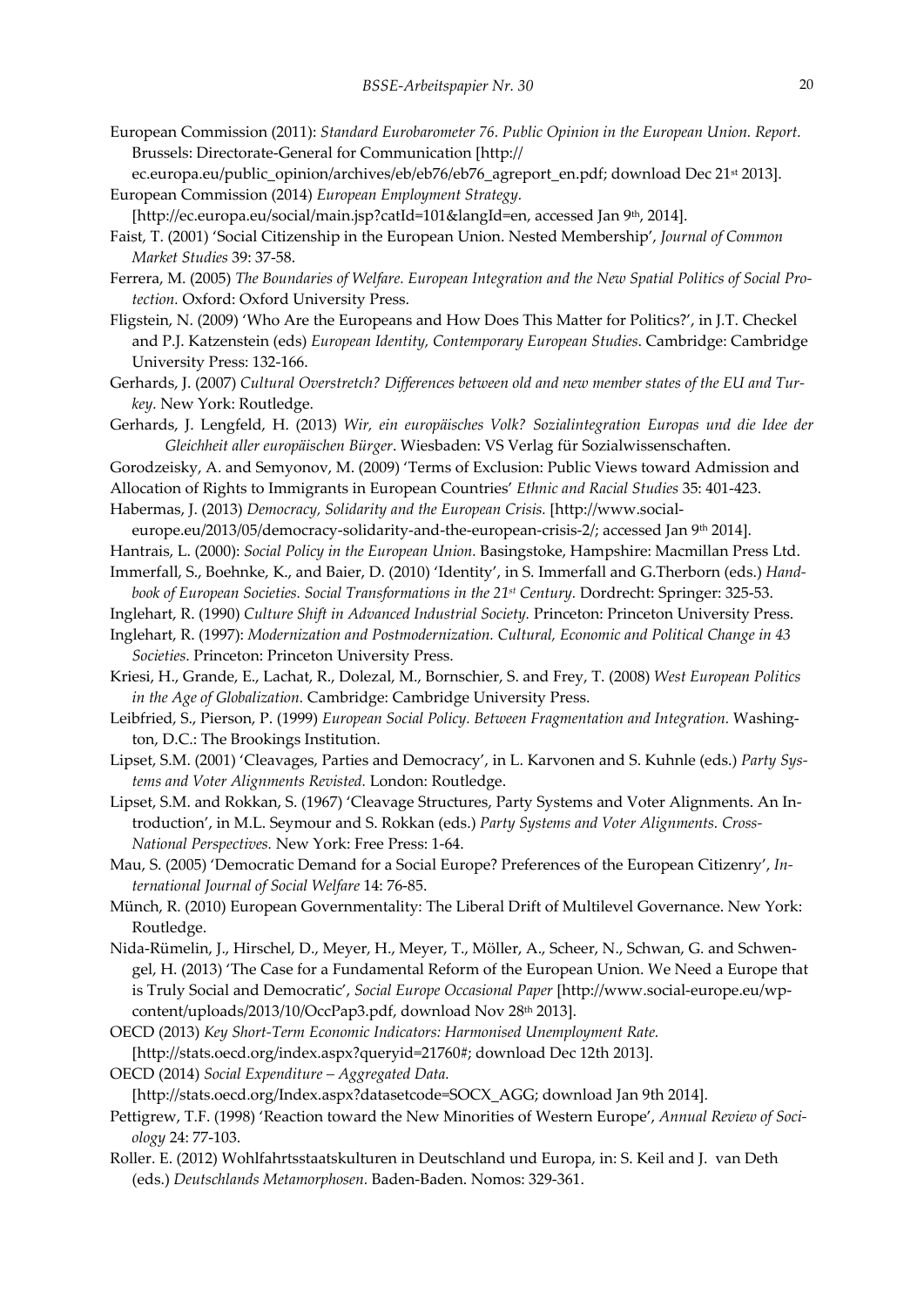- Raijman, R., Davidov, E., Schmidt, P. and Hochman, O. (2008) 'What Does a Nation Owe Non‐ Citizens? National Attachments, Perception of Threat and Attitudes towards Granting Citizenship Rights in a Comparative Perspective', *International Journal of Comparative Sociology* 49: 195‐220.
- Raijman, R., Semyonov, M. and Schmidt, P. (2003) 'Do Foreigners Deserve Rights? Determinants of Public Views Towards Foreigners in Germany and Israel' *European Sociological Review* 19: 379‐392.
- Risse, T. (2010) *A Community of Europeans? Transnational Identities and Public Spheres.* New York: Cor‐ nell University.
- Scharpf, F.W. (2002) 'The European Social Model: Coping with the Challenges of Diversity', *Journal of Common Market Studies* 40(4): 645–70.
- Scheepers, P.; Gijberts, M. and Coenders, M. (2002) 'Ethnic Exclusionism in European Countries: Pub‐ lic Oppositions to Civil Rights for Legal Migrants as a Response to Perceived Threat' *European Soci‐ ological Review* 18: 17‐34.
- Semyonov, M., Raijman, R. and Gorodzeisky, A. (2006) 'The Rise of Anti-foreigner Sentiment in European Societies, 1988‐2000', *American Sociological Review* 71: 426‐449.
- Streeck, W. (2012) 'Auf den Ruinen der Alten Welt: Von der Demokratie zur Marktgesellschaft', *Blätter für deutsche und internationale Politik* 2012(12): 61‐72.

Streeck, W. (2013a) *Gekaufte Zeit: die Vertagte Krise des demokratischen Kapitalismus.* Berlin: Suhrkamp.

Streeck, W. (2013b) 'Vom DM‐Nationalismus zum Euro‐Patriotismus? Eine Replik auf Jürgen Haber‐ mas', *Blätter für deutsche und internationale Politik* 2013(9): 75‐92.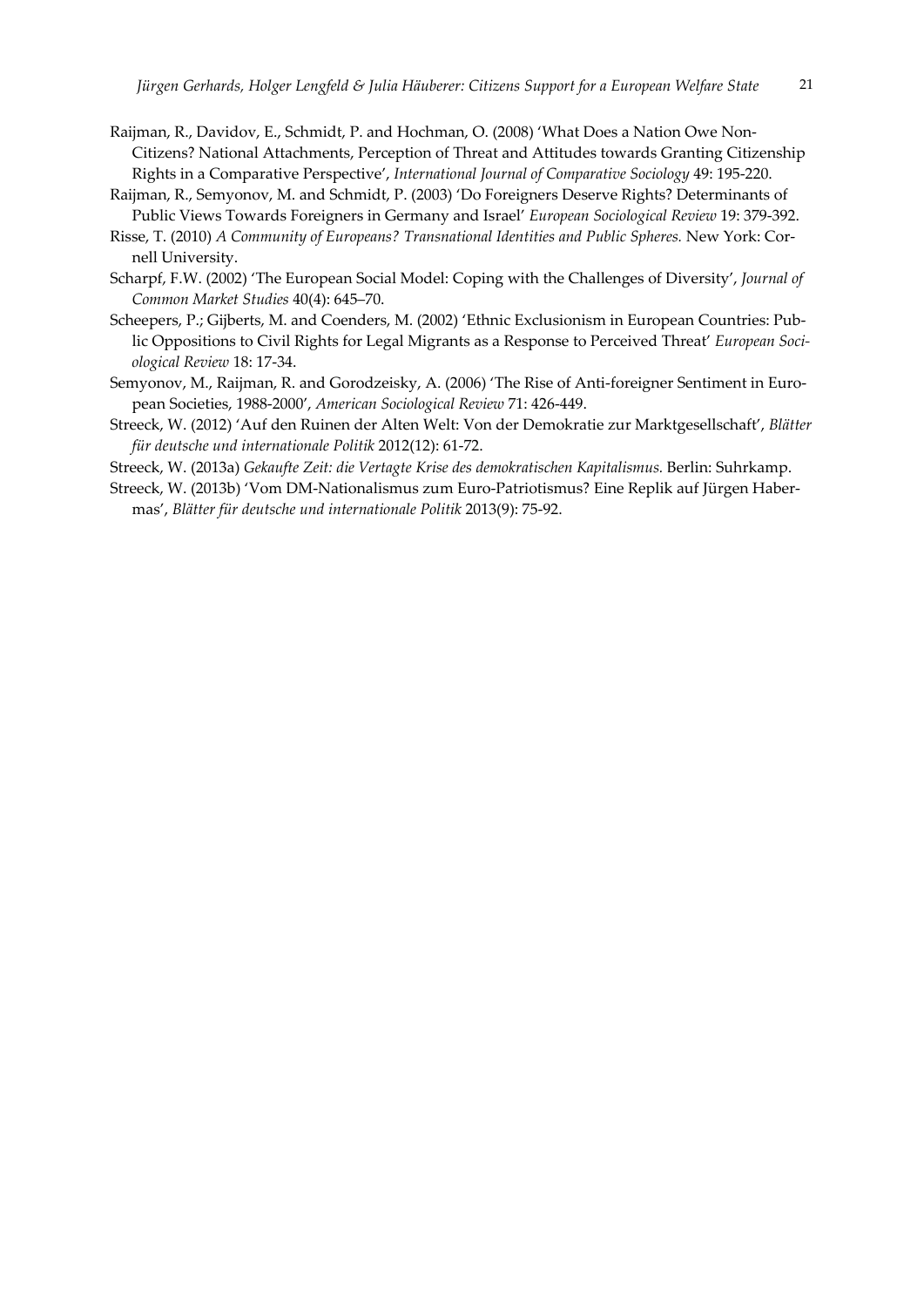| Variables             | Definition             | All    | Germany | Spain  | Poland |
|-----------------------|------------------------|--------|---------|--------|--------|
| Age                   | Age in Years           | 48.7   | 51.8    | 45.5   | 49     |
|                       |                        | (17.7) | (17.5)  | (16.5) | (18.6) |
| Sex                   | 0 female               | 52.9   | 50.7    | 51.2   | 56.9   |
|                       | 1 male                 | 47.1   | 49.3    | 48.8   | 43.1   |
| Employment            | Employed               | 48.6   | 52      | 53.7   | 40.2   |
| position              |                        |        |         |        |        |
|                       | not in labor           | 37.2   | 39.3    | 27.7   | 44.7   |
|                       | force/retired          |        |         |        |        |
|                       | Student/ apprentice    | 5.6    | 4.6     | 5.6    | 6.5    |
|                       | Unemployed             | 8.6    | 4.2     | 13.1   | 8.6    |
| Occupational          | Service class          | 30.1   | 49.4    | 25.1   | 15.8   |
| <b>Class Position</b> |                        |        |         |        |        |
|                       | Routine non-           | 25.7   | 26.9    | 28     | 22     |
|                       | manuals                |        |         |        |        |
|                       | Petty bourgeoisie,     | 9      | 5       | 6.5    | 15.5   |
|                       | farmers                |        |         |        |        |
|                       | Skilled workers        | 20.2   | 7.4     | 21.3   | 31.9   |
|                       | Semi-/unskilled        | 6.8    | 6.1     | 10.2   | 3.9    |
|                       | workers                |        |         |        |        |
|                       | Class position not     | 8.4    | 5.2     | 9      | 10.9   |
|                       | reported               |        |         |        |        |
| Education             | without graduation     | 11.1   | 1.4     | 11.2   | 20.4   |
|                       |                        |        |         |        |        |
|                       | less than secondary    | 27     | 31.6    | 22.5   | 26.9   |
|                       | school                 |        |         |        |        |
|                       | Secondary school       | 14.4   | 28.9    | 8.3    | 6.2    |
|                       | High school            | 29.5   | 23.8    | 30.9   | 33.8   |
|                       | University degree      | 18.1   | 14.3    | 27.1   | 12.8   |
| Inglehart In-         | Materialist            | 25.3   | 11.3    | 18.6   | 46.3   |
| dex                   |                        |        |         |        |        |
|                       |                        |        |         |        |        |
|                       | mixed type (Materi-    | 53.5   | 51.7    | 59.1   | 49.5   |
|                       | alist/post-materialist |        |         |        |        |
|                       | and Post-              |        |         |        |        |
|                       | materia-               |        |         |        |        |
|                       | list/materialist)      |        |         |        |        |
|                       | Post-materialist       | 21.3   | 37      | 22.3   | 4.2    |
|                       |                        |        |         |        |        |

# **Appendix: Table A1: Variables and Descriptive Statistics**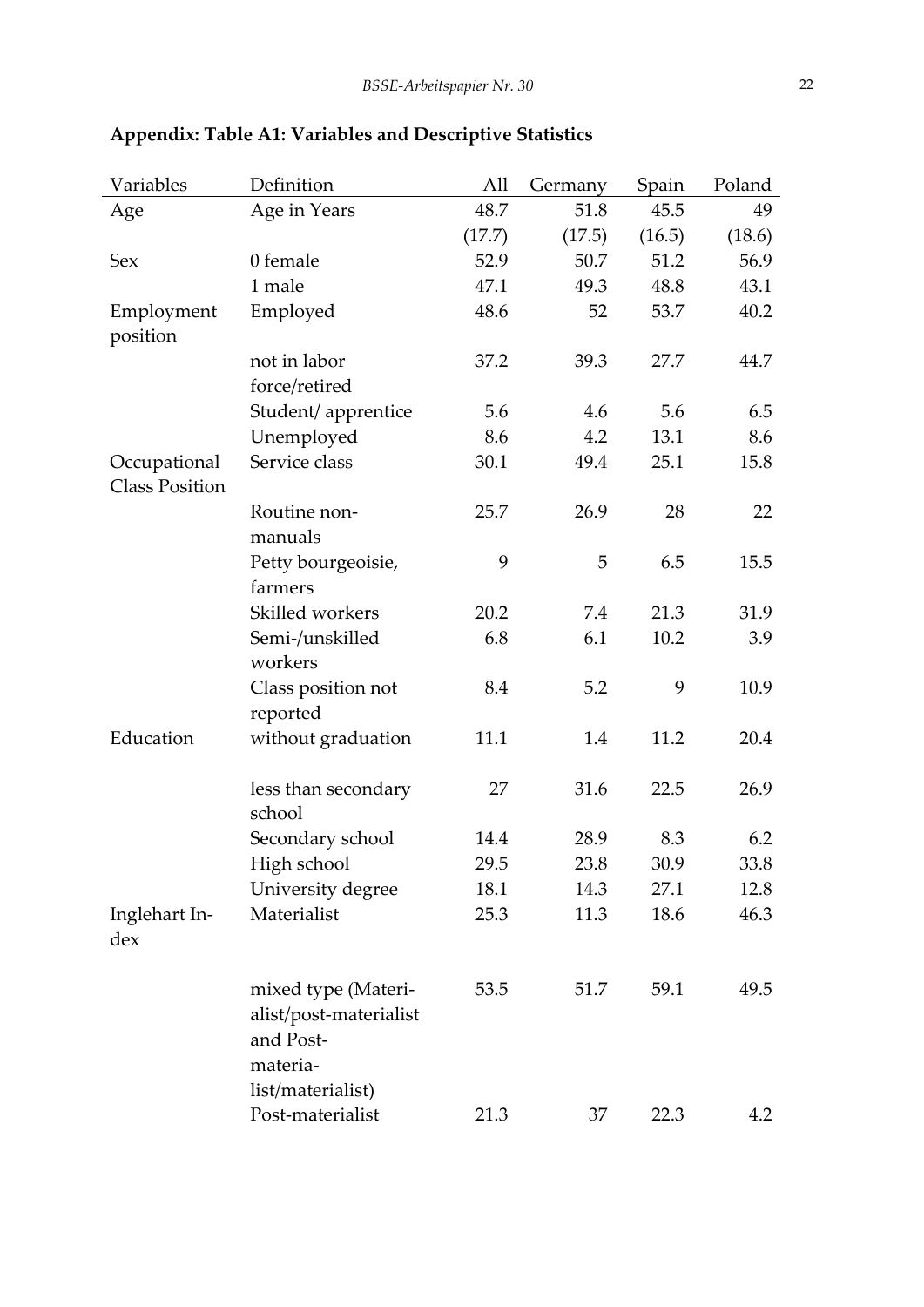| Nationalism                   | A high share of for-<br>eigners leads to a di-<br>lution of [national]<br>culture and way of<br>life. 1 totally agree,<br>2 tend to agree, 3<br>tend to disagree, 4<br>totally disagree        | 2.4   | 2.4   | 2.2   | 2.5   |
|-------------------------------|------------------------------------------------------------------------------------------------------------------------------------------------------------------------------------------------|-------|-------|-------|-------|
|                               |                                                                                                                                                                                                | (1.0) | (1.0) | (1.1) | (0.9) |
| Political orien-<br>tation    | In political matters<br>people talk of "the<br>left" and "the right".<br>How would you<br>place your views on<br>a scale from 0 to 10,<br>where 0 means the<br>left and 10 means<br>the right? | 4.8   | 4.8   | 4.4   | 5.4   |
|                               |                                                                                                                                                                                                | (2.6) | (1.9) | (2.9) | (2.7) |
| Identification<br>with Europe | Do you think of<br>yourself predomi-<br>nantly as ?                                                                                                                                            |       |       |       |       |
|                               | [Nationality] only                                                                                                                                                                             | 38.5  | 32.8  | 24.8  | 57.1  |
|                               | [Nationality] and<br>European; and Eu-<br>ropean only                                                                                                                                          | 61.5  | 67.2  | 75.2  | 42.9  |
| N                             |                                                                                                                                                                                                | 3006  | 1000  | 1006  | 1000  |

Notes: European Equality Survey, frequencies in percent, where indicated mean and standard errors in parentheses.